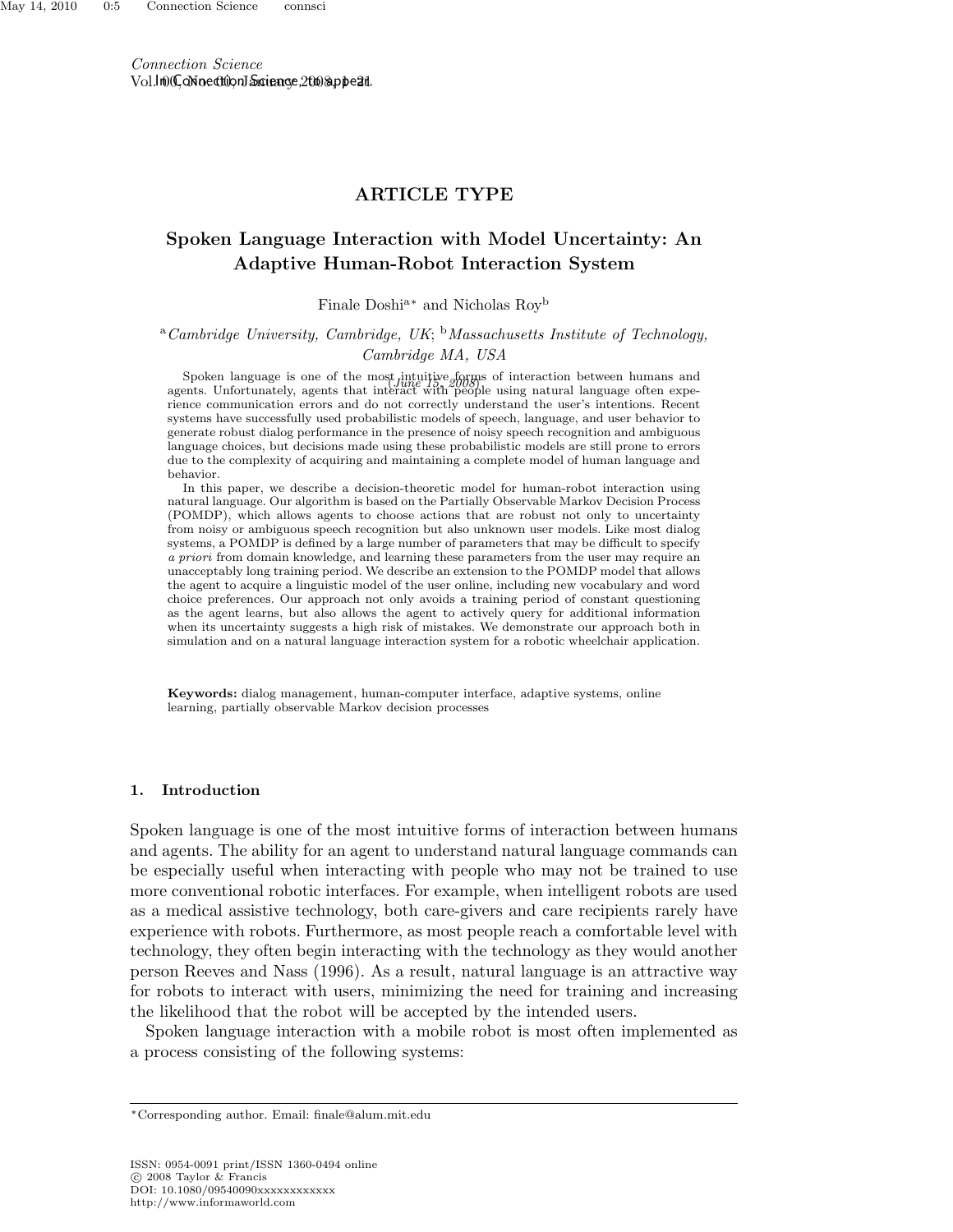## 2 Finale Doshi and Nicholas Roy

• A speech recognition system to recover the sequence of words uttered by the user.

• A dialog management system to infer the user intent (e.g., a command for the robot to perform some action).

• A robot control for responding to the user intent (e.g., go to some location).

For a robot to be able to use natural language to interact with people, it is critical that the robot react to the user's language in ways that are consistent with the user's expectations of reasonable behavior. In most human-robot interaction domains, and especially in medical assistive domains, a robot that violates user expectations and appears to make errors periodically will be quickly ignored as untrustworthy by the human users. As a result, natural language interaction must be robust to various errors in the models it uses to predict user intent.

One challenge is simply correctly identifying the spoken words, since speech recognition errors will make the input to the dialog system a noisy process. For example, the system may hear the words "coffee machine" when the user asks the robot to go to "copy machine." While speech recognition errors may be mitigated to some extent by asking the user to use only accoustically distinct keywords when speaking to the system, a system that does not model the likelihood of recognition errors and act accordingly will be brittle; a robust system must be able to infer user intent under uncertainty. An ideal dialog manager will also adapt to the user, instead of requiring the user to adapt to the robot's vocabulary set—for example, it should learn that words such as "kitchen," "kettle," and "microwave," may refer to the same location.

Another set of challenges arise because people may have different preferences in how a system responds to the interaction. Unfortunately, humans are challenging to model, and real-world interaction domains typically require a large number of parameters that are difficult to specify a priori. Instead of requiring a lengthy training period, it is desirable that the dialog manager be able to take rough estimate of the model and improve it online. A dialog manager that can represent its confidence in its model of the user and can choose actions appropriately will not only to avoid errors due to model uncertainty, but will also be able take actions to learn more about the user and improve the model for the future.

If the dialog manager has an accurate probabilistic model of word error rates and user preferences, the planning framework known as the Partially Observable Markov Decision Process (POMDP) can be used to compute decision-theoretic policies for the interaction. The optimal POMDP policy trades between asking questions to reduce uncertainty (thus avoiding errors), and fulfilling the user's request within a reasonable amount of time. The ability to reason about actions under uncertainty has led to the successful use of POMDPs in several assistive health-care Roy et al. (2000), Hoey et al. (2005), Fern et al. (2007) and dialog management domains (Litman et al., 2000, Williams and Young, 2005).

Although POMDPs have been used previously for human-robot interaction, the problem of learning these models online has not been addressed. After formally describing the POMDP dialog model in section 2, we extend it to include model uncertainty in section 3. In section 4 we describe an approach to passive learning of the interaction model, in which the system receives feedback after every action. We present an algorithm that allows the dialog manager to interact with the user while improving its model, an approach that is particularly important for a robotic wheelchair application that must adapt to users and new environments. This passive learner can easily be run in real-time settings, and we show in simulation that this approach is usually effective in converging to the optimal policy.

Unfortunately, the approach of passively learning a model from reward feedback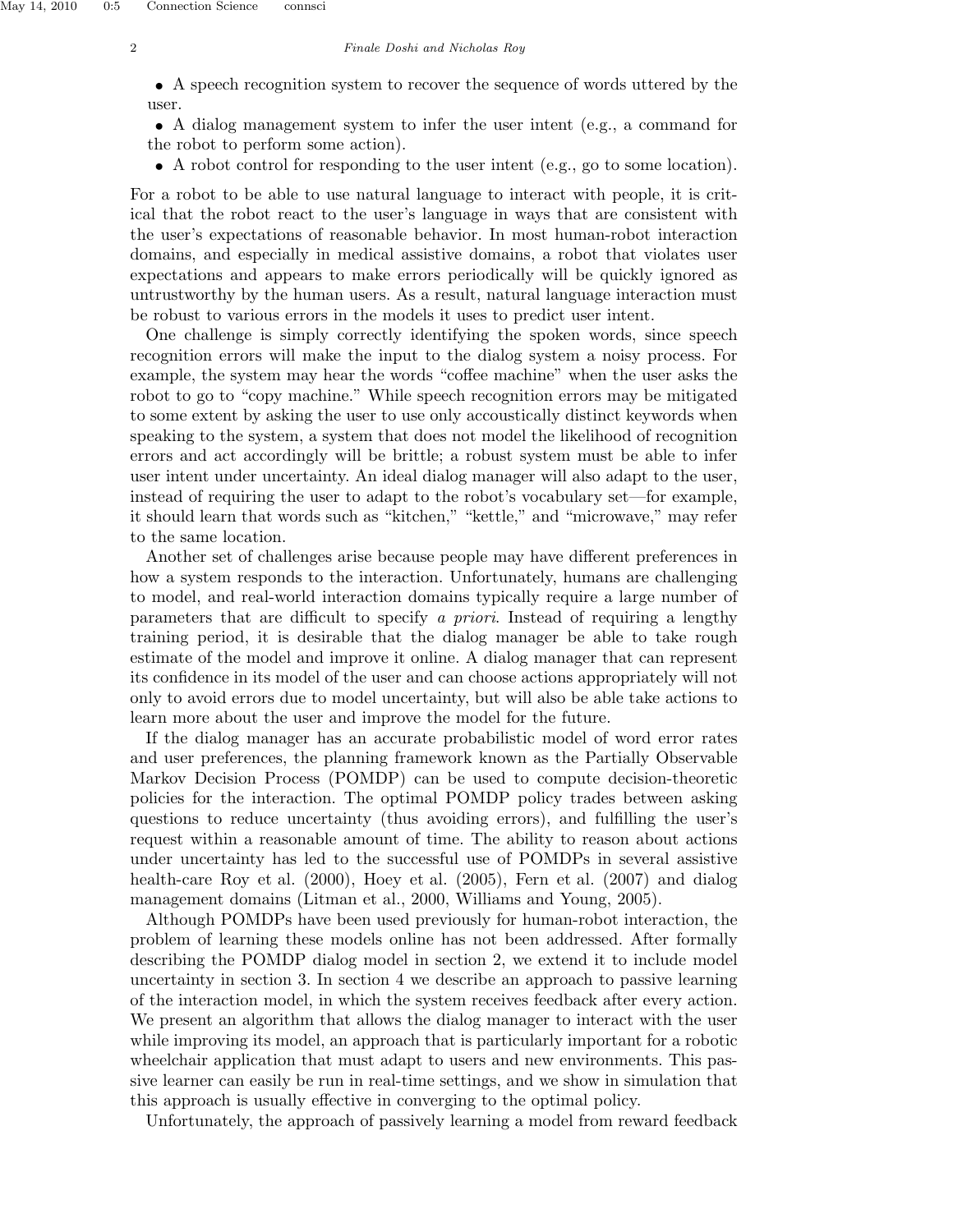

Figure 1. Our dialog manager allows for more natural human communication with a robotic wheelchair.

suffers from several drawbacks. First, the dialog manager must make mistakes to learn about the consequences of a poor decision, leading to user dissatisfaction. Second, requiring the user to supply reward feedback after each action may be tedious, leading to frustration and inaccurate results. Finally, without being explicitly aware of the quality of its knowledge, the dialog manager cannot know if its decisions are based on a solid or unclear understanding of the world. We address all three issues in section 5, where we show how the dialog manager can explicitly maintain an estimate of the quality its knowledge about the world. We also introduce the concept of a meta-query, that is, a question about an action that the dialog manager should take. These meta-queries take an intuitive form:

"I think you definitely want me to go to the printer. Should I go to the printer?"

By introducing these meta-queries, the dialog manager can discover new vocabulary, word choices, and user preferences such as risk aversion.

Throughout this paper, we focus on natural language interaction for assistive technology such as the wheelchair shown in Figure 1. Our goal is to design an adaptable human-robot interaction system, or dialog manager, that allows both the user of the wheelchair and a caregiver to give natural instructions to the wheelchair, as well as ask the wheelchair computer for general information that may be relevant to the user's daily life. In particular, we focus on the scenario in which the wheelchair user is trying to tell the wheelchair where to drive next, and the dialog manager must overcome an unfamiliar, noisy speech recognition system to discern the user's intent.<sup>1</sup> We demonstrate the active-learning approach both in simulation and in several dialogs with human subjects and a real speech-recognition system.

## 2. The POMDP Model

Formally, a POMDP consists of the n-tuple  $\{S, A, O, T, \Omega, R, \gamma\}$ . The set S is a set of states, which, in the dialog management setting, correspond to what the user actually desires from the interaction. In our robotic wheelchair scenario, the states correspond to locations to which the user wishes to go. The dialog manager cannot directly observe this desired location and must infer it from a set of observations O. For our basic dialog manager, we take the observations to be the number of times certain keywords occur in an n-best list from the speech recognition system. However, the POMDP can easily accommodate observations that are comprised of more sophisticated natural language processing of the speech recognition output. The set A represents actions that the dialog manager may take.

<sup>&</sup>lt;sup>1</sup>We will not discuss the navigation task of driving to the desired location once it is chosen; this is outside the scope of this article.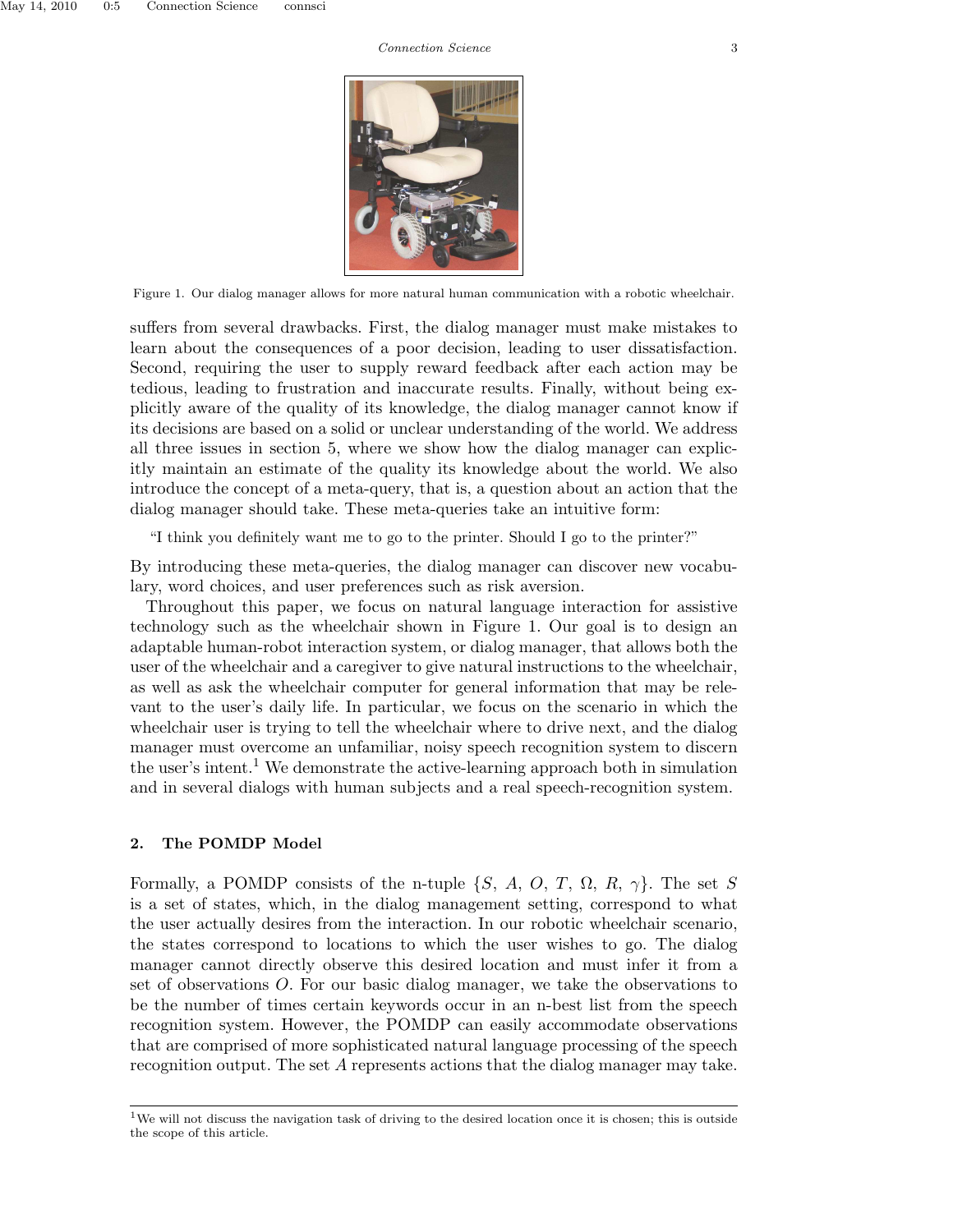The actions may include asking a question, commanding the robot to perform some physical movement, or doing nothing.

In Figure 2, we show a cartoon of a simple dialog model. Initially, we model the user as being in a "start" state. Then, at some point in time, the user speaks to the robot to indicate that he or she wants it to perform a task. We denote this step by the set of vertical stack of nodes in the center of the model. Each node represents a different task. The dialog manager must now interact with the user to determine what is wanted. Once the task is successfully completed, the user transitions to the right-most "end" node, in which he or she again does not desire anything from the robot. We note that it can be easily augmented to handle more complex scenarios. For example, by including the time of day as part of the state, we can model the fact that the user may usually wish to go to certain locations in the morning and other locations in the afternoon.



Figure 2. A toy example of a dialog POMDP. The nodes in the graph are different states of the dialog (i.e., user requests). Solid lines indicate likely transitions; we assume that the user is unlikely to change their request before their original request is fulfilled. The system automatically resets once we reach the end state.

The transition function  $T$  and observation function  $O$  of the POMDP model describe how the sets of states, actions, and observations behave. The transition function  $T(s'|s, a)$  places a probability distribution over the states to which the user in state  $s$  may transition if the dialog manager takes action  $a$ . Similarly, the observation function  $\Omega(o|s, a)$  encodes what keywords the dialog manager is likely to hear given its most recent action. For example, the model might encode that the keyword "coffee" is commonly heard if the dialog manager asks "Where would you like to go?" and the user wishes to go to the coffee machine. The POMDP model allows for different observations to be received in the same state (for example, both "coffee" and "machine" may be commonly heard if the user wishes to go to the coffee machine) but the assumption of the standard POMDP is that we do know the probabilities of hearing each keyword.

The reward function  $R(s, a)$  specifies the immediate reward the dialog manager receives for taking action a when the user is in state s. In the wheelchair scenario, where the dialog manager is trying to determine where the user wishes to go, a clarification action such as "Do you want to go to the coffee machine?" may carry a small negative reward for causing a minor inconvenience, while incorrectly driving to the coffee machine may carry a large penalty for taking the user to the wrong location. To maximize the likelihood of gaining a high positive reward for completing a task and avoiding a large negative reward for taking an incorrect movement, the dialog manager may decide to accept small penalties by asking clarification questions. Finally, the discount factor  $\gamma \in [0, 1)$  measures the relative importance of current and future rewards.

In making decisions, the dialog manager can only choose actions based on the knowledge of its past actions and observations it has received. In general, the optimal action to take now will depend on *all* prior actions and observations; however,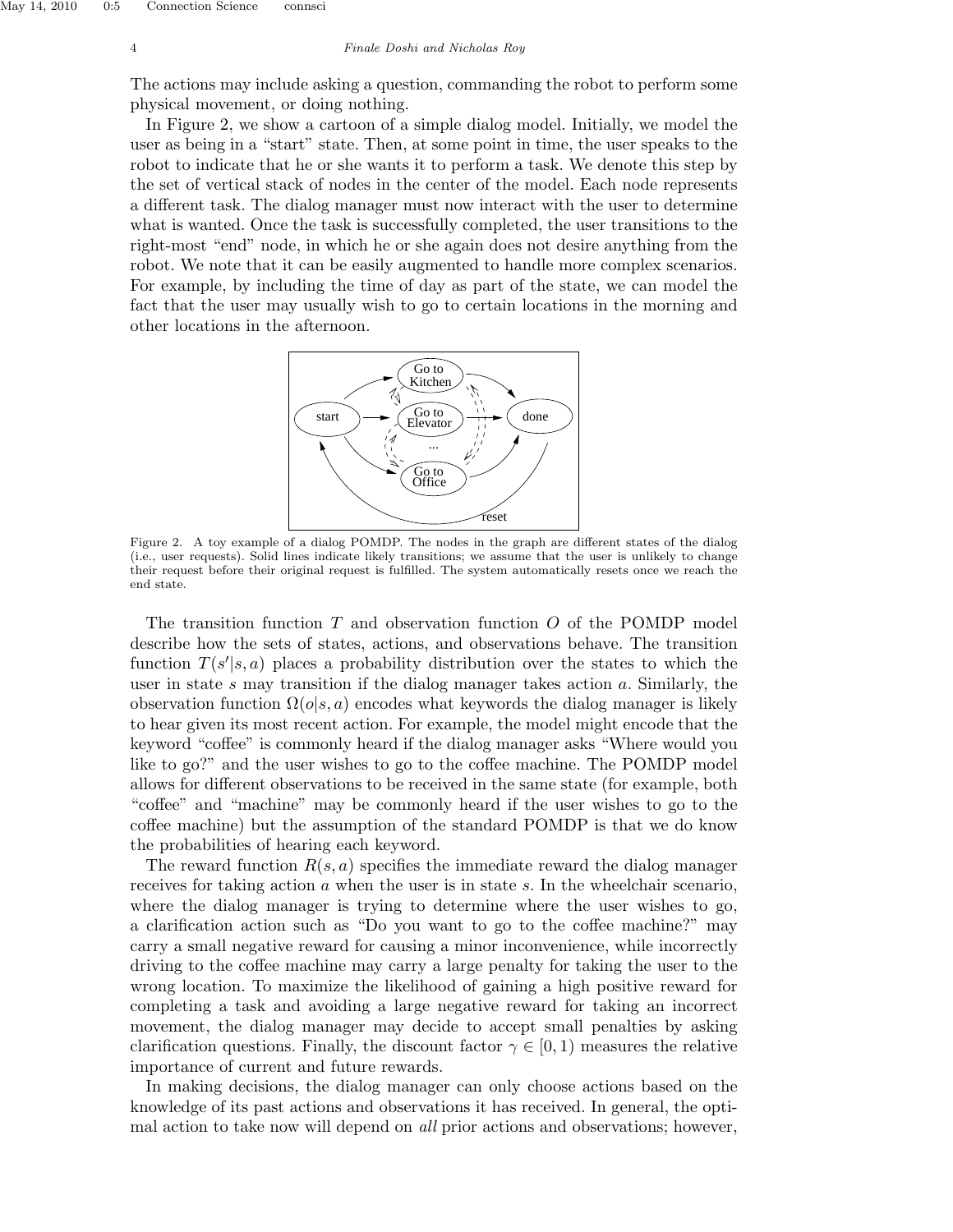it can be shown that when it comes to making a decision, what really matters is the dialog manager's belief of what the user may desire. More formally, the belief is a probability distribution over states. If the agent takes some action  $a$  and hears observation  $o$  from an initial belief  $b$ , it can easily update its belief using Bayes rule:

$$
b^{a,o}(s) = \frac{\Omega(o|s',a) \sum_{s \in S} T(s'|s,a)b(s)}{\sum_{\sigma \in S} \Omega(o|\sigma,a) \sum_{s \in S} T(\sigma|s,a)b(s)}
$$
(1)

This probability distribution will evolve as the dialog manager asks clarification questions and receives responses.

Intuitively, we can see how the belief can be used to select an appropriate action. For example, if the dialog manager believes that the user may wish to go to either the coffee machine or the copy machine (but not the printer), then it may ask the user for clarification before commanding the wheelchair to one of the locations. More formally, we call the mapping from beliefs to actions a policy. We represent this mapping using the concept of a value function  $V(b)$ . The value of a belief is defined to be the expected long-term reward the dialog manager will receive if it starts a user interaction in belief b. The optimal value function is piecewise-linear and convex, so we represent V with the vectors  $V_i$ ;  $V(b) = \max_i V_i \cdot b$ . The optimal value function satisfies the Bellman equation Bellman (1957):

$$
V(b) = \max_{a \in A} Q(b, a),
$$
  
\n
$$
Q(b, a) = R(b, a) + \gamma \sum_{o \in O} \Omega(o|b, a) V(b_a^o),
$$
\n(2)

where  $Q(b, a)$  represents the expected reward for starting in belief b, performing action a, and then acting optimally. The belief  $b_a^o$  is b after a Bayesian update of b using equation 1, and  $\Omega(o|b, a)$ , the probability of seeing o after performing a in belief  $b\left(\sum_{s\in S}\Omega(o|s,a)b(s)\right)$ .

The Bellman equation may be solved iteratively:

$$
V_n(b) = \max_{a \in A} Q_n(b, a),\tag{3}
$$

$$
Q_n(b, a) = R(b, a) + \gamma \sum_{o \in O} \Omega(o|b, a) V_{n-1}(b_a^o).
$$
 (4)

Each iteration, or backup, brings the value function closer to its optimal value Gordon (1995). Once the value function has been computed, it is used to choose actions. After each observation, we update the belief using equation 1 and then choose the next action using  $\arg \max_{a \in A} Q(b, a)$  with  $Q(b, a)$  given in equation 2. The exact solution to equation 3 using an iterative backup approach is exponentially expensive, so we approximate the true backup operation by backing up at only a small set of beliefs Pineau et al. (2003).

## 3. Modeling POMDP Uncertainty

The behavior of the dialog manager derived from solving equations (3) and (4) depends critically on accurate choices of the transition probabilities, observation probabilities and the reward. For example, the observation parameters affect how the system associates particular keywords with particular requests. Similarly, the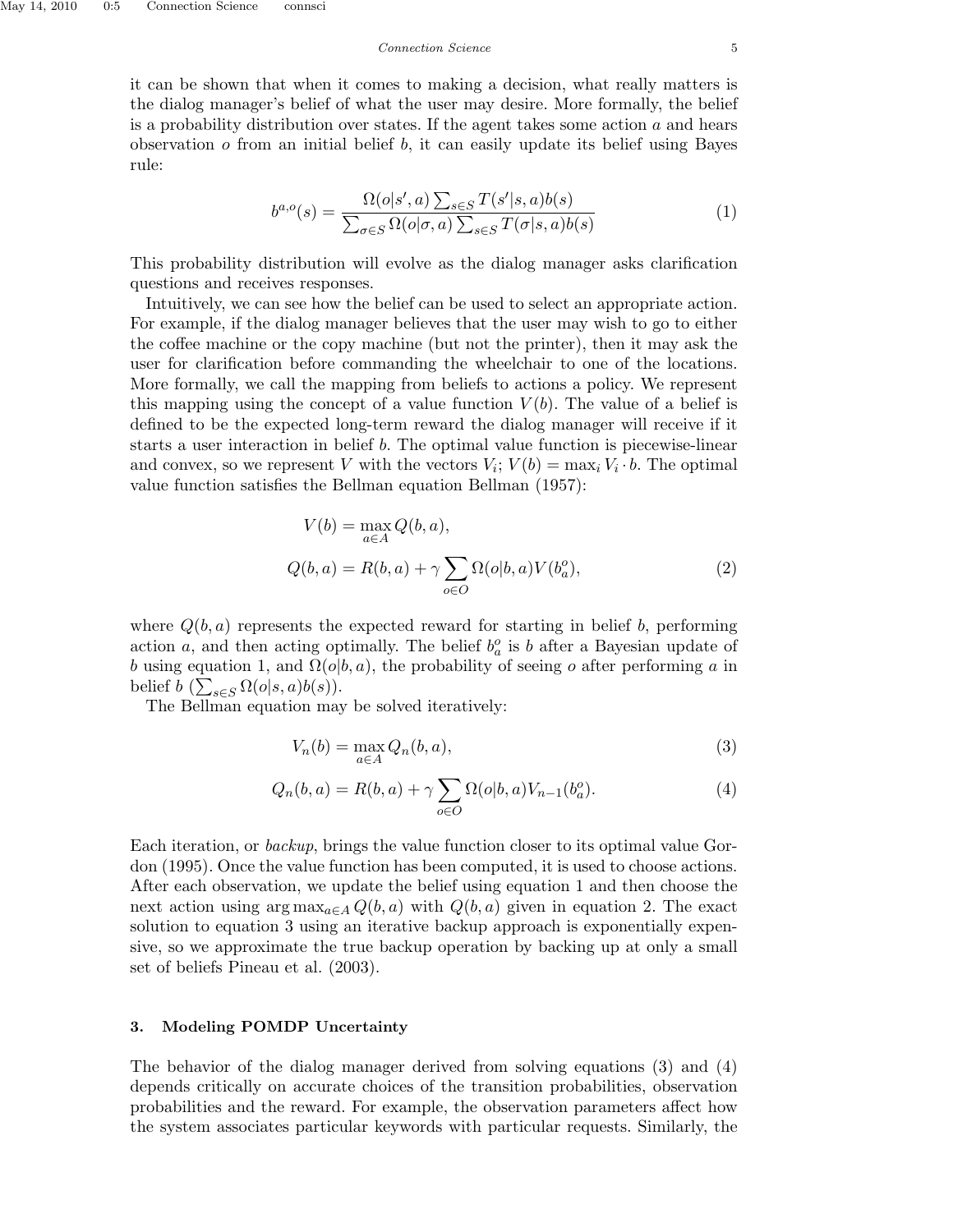#### 6 Finale Doshi and Nicholas Roy

reward function affects how aggressive the dialog manager will be in assuming it understands a user's request, given limited and noisy information. An incorrect specification of the dialog model may lead to behavior that is either overly optimistic or conservative, depending on how accurately the model captures the user's expectations on the interaction.

At the same time time, learning all the parameters required to specify a complete dialog model can require a prohibitively large amount of data. However, while the model parameters may be difficult to specify exactly, we can often provide the dialog manager with an initial estimate of the model parameters that will generate a reasonable policy that can be executed while the model is improved. For example, even though we may not be able to attach an exact numerical value to driving a wheelchair user to the wrong location, we can at least specify that this behavior is undesirable. Similarly, we can specify that the exact numerical value is initially uncertain. As data about model parameters accumulate, the parameter estimates should converge to the correct underlying model with a corresponding reduction in uncertainty.

In order to formally specify such an adaptative interaction model, we extend the POMDP model to include the dialog parameters. Recall from the previous section we introduced the POMDP as a model of decision making conditioned on the current belief, that is, the probability of how likely a user is to be making a particular request. Figure 3(a) depicts this conventional model, where the arrows in the graph show which parts of the model affect each other from time t to  $t + 1$ . Although the variables below the "hidden" line in Figure 3(a) are not directly observed by the dialog manager, the parameters defining the model (i.e., the parameters in the function giving the next state) are fixed and known a priori. For instance, the reward at time  $t$  is a function of the state at the previous time and the action chosen by the dialog manager.

If the model parameters are not known a priori because the model is uncertain for example, how much reward is received by the agent given the previous state and the action selected—then we extend the concept of the belief to also include the agent's uncertainty over possible models. In this new representation, which we call the model-uncertainty POMDP, both the user's request and the model parameters are hidden. Figure  $3(b)$  shows this extended model, in which the reward at time t is still a function of the state at the previous time and the action chosen by the dialog manager, but the parameters are not known a priori and are therefore hidden model variables that must be estimated along with the user state. As the system designer, we can encode our knowledge of the system in the dialog manager's initial belief over what dialog models it believes are likely—a Bayesian prior over models—and let the agent improve upon this belief with experience.

We will restrict our discussion to inference of unknown transition, observation and reward function parameters as it is often reasonable to assume that the sets  $S$ , A, and O are known. For example, the states  $S$  correspond to the particular requests the system was designed to service. Similarly, we can pre-specify what kinds of statements and movements a robot can make during an interaction. Specifying the observation space is more tricky, but we assume that the designer has sufficient knowledge of the application to create a list of keywords. We also note that we can always add additional states, actions, or observations. The techniques for doing so are outside the scope of this article, but it can be done without having to resolve the entire policy.

The need to represent the beliefs over models raises the question of how to represent beliefs over model parameters. The user state space is a discrete state space, so a standard histogram or multinomial distribution could be used. However,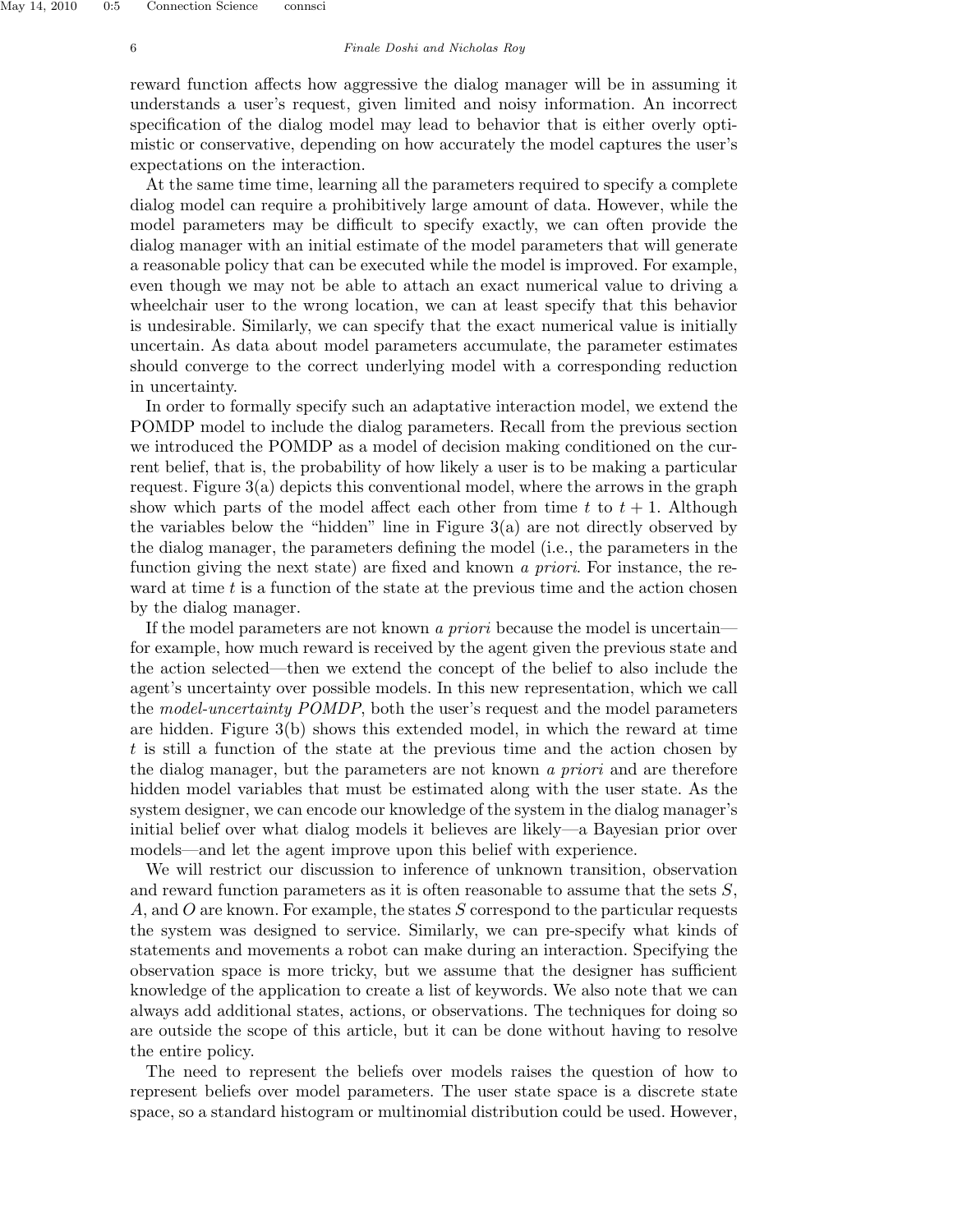

Figure 3. (a) The standard POMDP model. (b) The extended POMDP model. In both cases, the arrows show which parts of the model are affected by each other from time  $t$  to  $t+1$ . Not drawn are the dependencies from time  $t + 1$  onwards, such as the user state and user model's effect on the recognized keyword at time  $t + 1$ .

the rewards are continuous-valued and  $T$  and  $O$  are distributions themselves; a distribution over  $T$  is effectively a distribution over distributions. We describe how we model the uncertainty in different model parameters below.

## 3.1. Reward Uncertainty

Because each reward is a single scalar value conditioned on the state and action, we have considerable flexibility over distributions to use. To set an absolute scale for the reward values, we fix a large positive reward value for correctly satisfying a user's request, and a small penalty for confirming a correct request with the user (for the minor inconvenience of causing the user to communicate with the robot, instead of immediately satisfying the user's request). These two values set a scale and spread for the remaining reward values.

Our initial algorithm requires knowledge only of the expected reward values, so in theory, any distribution may be used. Our first approach employs Gaussian distributions, as they are easy to update. While it may be reasonable in some cases for a system designer to specify to the agent reasonably accurate expected reward values for each action, we relax this requirement in section 5, where we require the designer only to specify a range for each reward parameter, and we assume that the reward values are uniformly distributed between these ranges.

#### 3.2. Transition and Observation Uncertainty

Since the state space is discrete, the T and  $\Omega$  parameters define collections of histograms or multinomial distributions. A prior over the transition and observation parameters must therefore be a distribution over possible histograms. We choose a Dirichlet prior because it provides a measure over valid multinomial distributions and, as a conjugate prior, can be readily updated with observed data. Given a set of parameters  $\alpha_1...\alpha_m$ , where m is the number of values that a discrete variable may take, the likelihood of the discrete probability distribution  $p_1...p_m$  under the Dirichlet distribution is given by

$$
P(\underline{p}; \underline{\alpha}) = \eta(\underline{\alpha}) \prod_{i}^{m} p_i^{\alpha_i - 1} \delta(1 - \sum_{i}^{m} p_i),
$$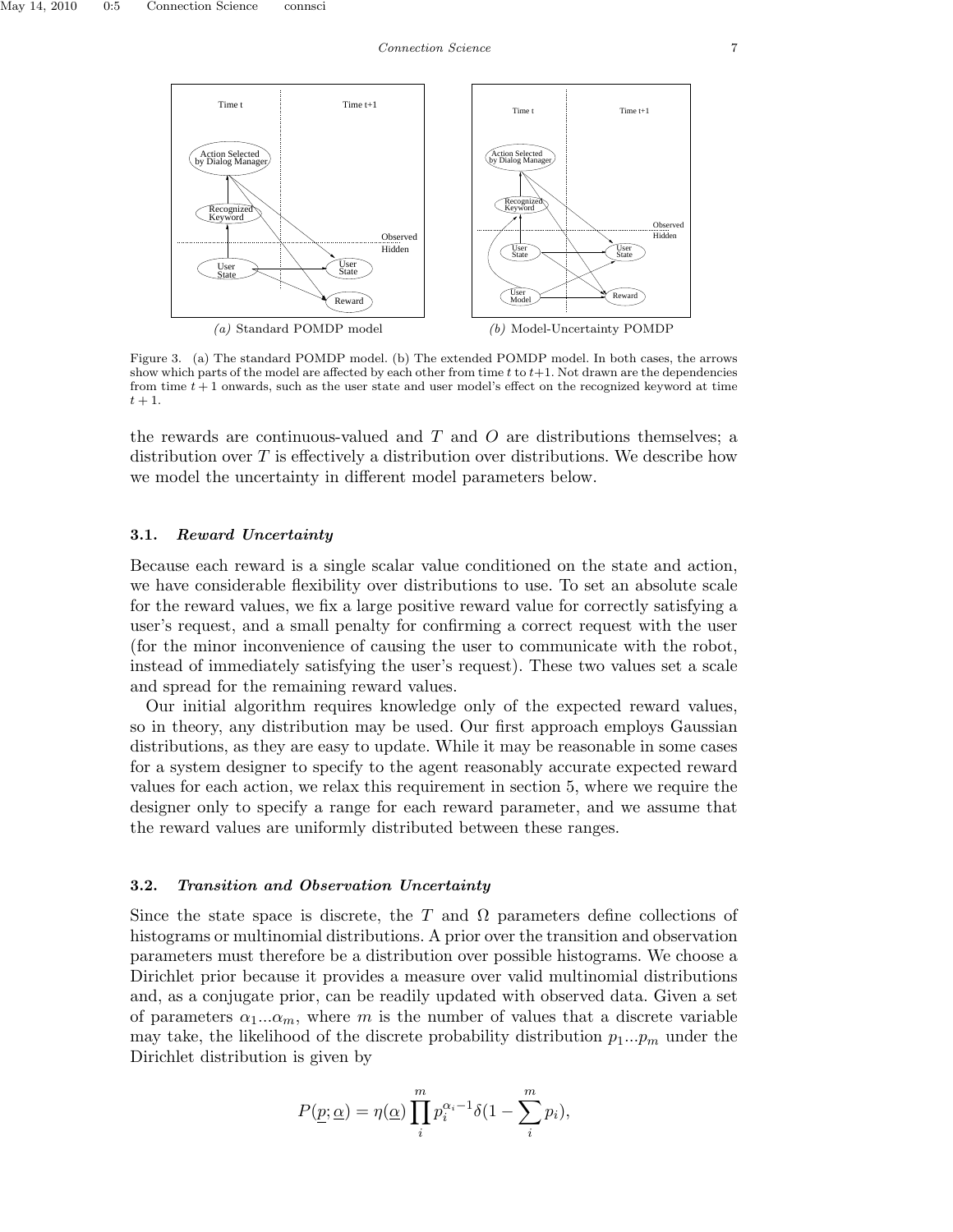#### 8 Finale Doshi and Nicholas Roy

where  $\eta$ , the normalizing constant, is the multinomial beta function. The expected values of the Dirichlet distribution are given by

$$
E[p_i|\underline{\alpha}] = \frac{\alpha_i}{\sum_{j}^{m} \alpha_j},\tag{5}
$$

Intuitively, the  $\alpha$  parameters correspond to counts of how often each value of the variable has been observed. Thus, an expert can initially specify an educated guess of the distribution by specifying the  $\alpha$  values. These values are updated online each time the agent observes the variable take on a particular value. The counts grow monotonically with time, which is consistent with our notion that the system should get more confident about its model of the world as it gains experience.

Unfortunately, a problem occurs when applying this approach in a real-world setting. Recall that the specific task that the user wants the agent to perform is hidden; the agent only receives observations that provide clues as to what the task may be. However, the  $\alpha$  parameters correspond to what observations are likely to occur in a specific state s. To update the observation probability of an observation  $o$ , we must therefore know what the state was when  $o$  was observed. We accomplish this task by constructing an HMM to represent the completed dialog and applying a modified form of the Expectation-Maximization algorithm. A description of an HMM is beyond the scope of this article, but the reader may refer to Rabiner [1989] for more details.

#### 4. Passive Learning for Natural Language Interaction

We have introduced the POMDP dialog model that allows the agent to interact in noisy conditions and described how the agent may express uncertainty in the dialog model itself. As a baseline for more sophisticated algorithms, we now consider a scenario in which the dialog manager knows that its knowledge of the world is imperfect, although it cannot deliberately take any actions to improve its knowledge of the world. It can learn only through observation: for example, it can infer what are the most popular user requests. However, it cannot actively determine the user's frustration due to a poor action or repeated questions. In the traditional reinforcement learning framework employed in this section, the dialog manager gains information about the user's preferences by asking the user to provide it with a reward ("reinforcement") after each interaction.

Recall that the standard dialog POMDP solution maximizes expected reward given the uncertainty over the user's request (the state); we now desire a solution that maximizes the expected reward given uncertainty in both the user's request and the user model. We rewrite equation 4, which describes the value of performing action a given a belief b over the user's request, to include the uncertainty over the model parameters M:

$$
q_{a,i}(s) = E_M[R(s,a) + \gamma \sum_{o \in O} \sum_{s' \in S} T(s'|s,a) \Omega(o|s',a) V_{n-1,i}(s)]
$$
(6)  
= 
$$
E_M[R(s,a)] + \gamma \sum_{o \in O} \sum_{s' \in S} E_M[T(s'|s,a) \Omega(o|s',a) V_{n-1,i}(s)]
$$
  
= 
$$
E_M[R(s,a)] + \gamma \sum_{o \in O} \sum_{s' \in S} E_M[T(s'|s,a)] E_M[\Omega(o|s',a)] V_{n-1,i}(s),
$$

where  $E_M[R(s, a)], E_M[T(s'|s, a])$  and  $E_M[\Omega(o|s', a)]$  are the means of the Dirichlet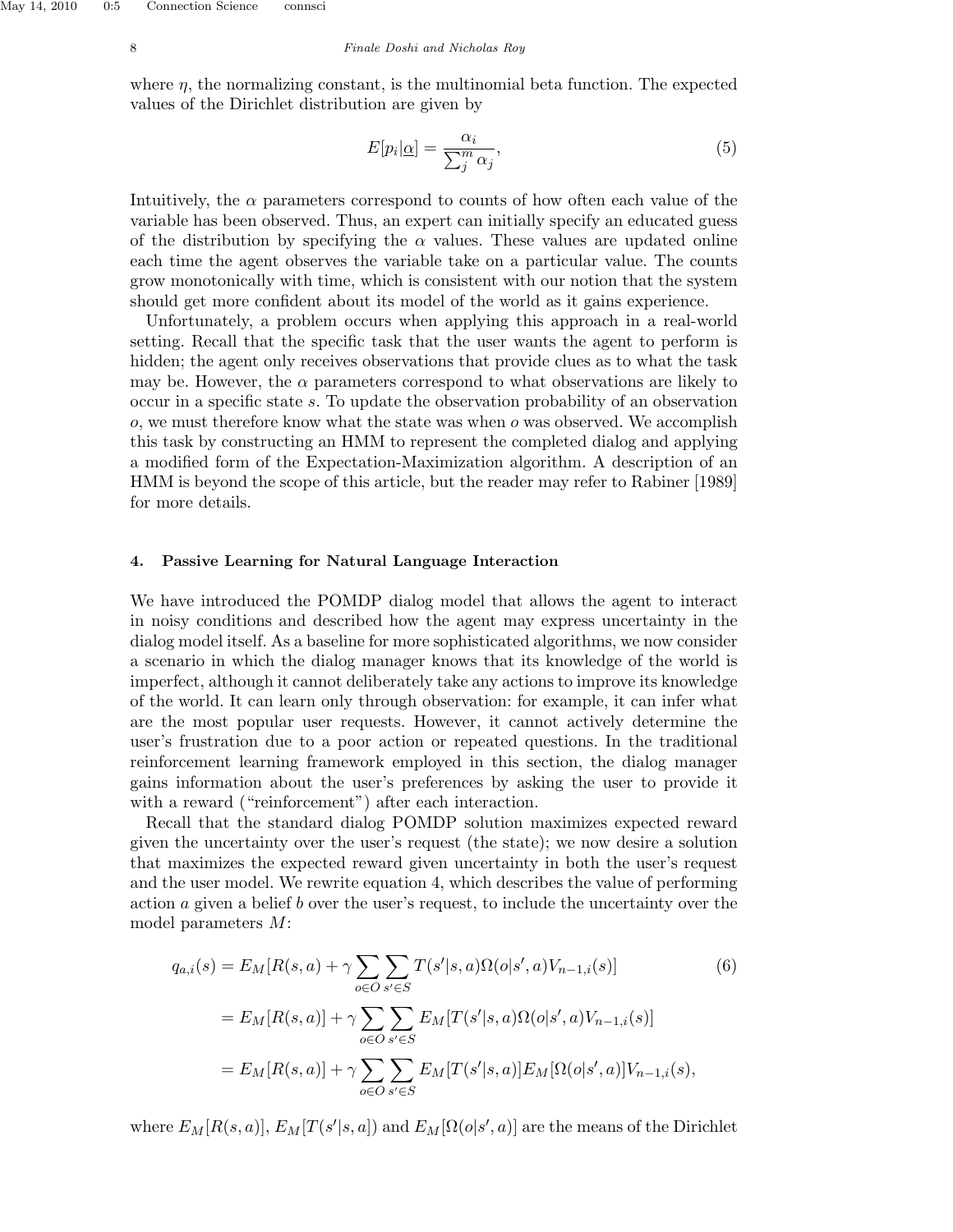## Table 1. Passive dialog model learning.

Passive Dialog Model Learning

(1) Initialize a prior distribution over dialog models and determine the policy of the mean model by solving equation 6.

(2) Interact with the user using the policy in (1) until the dialog is complete, asking for numerical feedback at each step.

(3) Use the utterances from the user to update the prior over the transition and observation models.

(4) Use the numerical reinforcement signal from the user to update the prior over the reward model.

(5) Refine the policy based on the new mean model.

distributions. The second line follows from the linearity of expectations, while the third line follows because the transitions  $T$ , the likelihood that the users will change their intended request, are independent of the noisy dialog observations  $\Omega$ . The function  $V_{n-1,i}$  is a fixed value from the previous iteration and does not require averaging. Thus, to find the optimal dialog policy given an uncertain user model, it is sufficient to solve the POMDP with the expected values of the model parameters.

Given a history of rewards, observations, and actions, the agent can update its belief over models as described in section 3. We do not expect individual parameters to change greatly during an interaction, so the dialog manager refines its current value function via additional backups instead of solving an entirely new policy (admissible because equation 4 is a contraction Gordon (1995)). Table 1 summarizes the passive learning algorithm.

A key question is how much refinement is required after each model update that is, how many backup operations should be performed—after updating the user model. Performing enough backups so that value function fully converges to a new value may require significant time. Especially early in the learning process, when the agent has very little knowledge of the true dialog model, such effort may not be useful because the updated average model may still be far from the true model. We compare three approaches to determine the how much to replan after each successful dialog:

(1) Replan to completion. After each completed dialog, we perform enough backups for the new value function to converge. (For simulation speed, we capped the number of backups to 50 per iteration.) This should lead to the best expected performance given the uncertainty in the user model. However, computing a POMDP policy to convergence can be also a slow process, leading to latencies in dialog manager responses.

(2) Replan  $k$  times. Perform  $k$  backups, regardless of how much the updated model estimate differs from the previous estimate. This approach may prevent latencies in the dialog manager performance, but does not give the dialog manager time to compute better plans once it has confidence in the model.

(3) Replan proportionally to model confidence. The sum of the variances on each parameter is a rough measure of the overall uncertainty in the dialog model. If an update reduces the overall variance by  $d_v$ , the agent backs up  $min(50, |k * d_v|)$  times. The intuition is that the dialog manager should expend the most computational effort when it has the most reliable knowledge.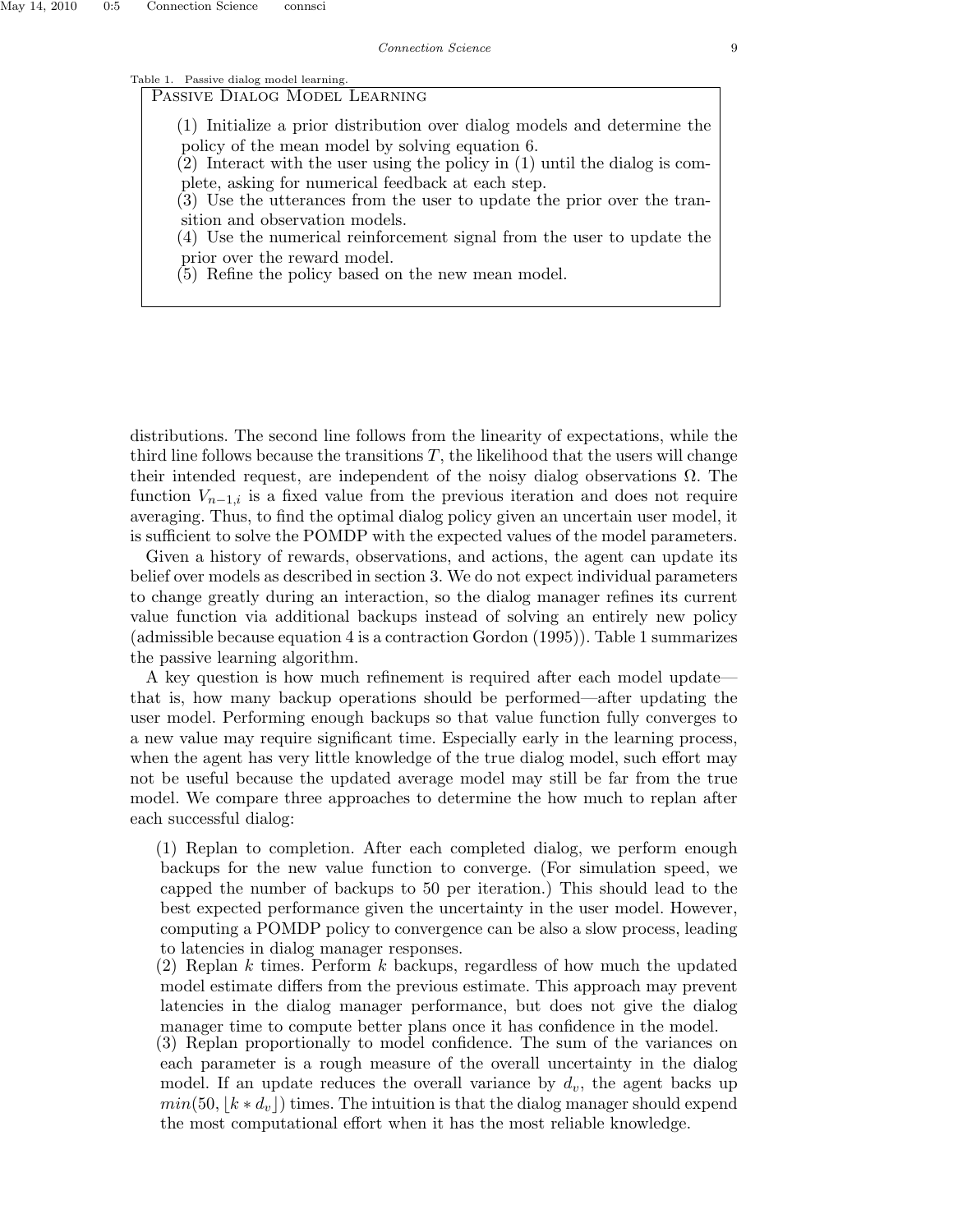#### 4.1. Results

We used simulation to test the learning approach against a known "ground truth" optimal policy. In our test scenario, the dialog manager initially believed that its observations were more accurate than they actually were and that the consequences of going to the wrong place were not particularly severe. There were seven total states: a start state, an end state, and five goal states. The agent had the option of confirming each goal state, driving to each goal state, asking a general query, or doing nothing. (Since the focus was on dialog management, no navigation was involved in the simulation; we assumed that once the agent determined the correct goal location, it would be able to navigate to it successfully.) Each goal state had an observation associated with it, and the model included additional observations for the keywords 'yes,' 'no,' and 'done.' Table 2 contains the initial guesses and true values for the transition, observation, and reward parameters. The simulator used the ground truth model to produce observations and rewards given the underlying state (hidden from the agent) and the agent's most recent action.

Figure 4 plots performance and planning time over a period 60 user iterations or dialogs. In all approaches, the performance improves as the agent learns the dialog model. However, replanning proportionally to the change in model confidence achieved that result with almost as little computation as replanning once per update (see Table 3; note that updates occur after a dialog is completed, while the robot is performing the requested task, and thus do not affect the flow of the conversation.) The model confidence approach focused replanning near the beginning of the trial when parameters first become certain. Each curve represents the average 100 trials of 60 user interactions.<sup>1</sup> We note that the  $k_{d_n}=0.01$  approach completed fewer total backups than backing up once per iteration, but the larger number of backups near the beginning of the learning process helped stabilize the solution.<sup>2</sup>

|                               | Initial | True  |
|-------------------------------|---------|-------|
| $P$ (self-transition)         | .95     | .95   |
| $P(correct obs if ask-which)$ | 0.7     | 0.5   |
| P(correct obs if confirm)     | 0.9     | 0.7   |
| $R$ (complete task)           | 100     | 100   |
| $R(ask\text{-which})$         | $-1$    | $-10$ |
| R(correct confirm)            | $-1$    | $-1$  |
| $R(incorrect\,\,confirm)$     | $-10$   | -2    |
| R(incorrect destination)      | $-50$   | -50   |

Table 2. Initial and True Parameter Values for Simulation Tests. The initial model parameters assume a higher speech recognition accuracy and a user that is unforgiving of confirmation actions. This is an example of a very demanding user relative to the initial model specification.

## 4.2. Discussion

The benefit of the simple approach presented in this section is that it requires very little computational effort; the backups are fast enough that the dialog manager can learn and interact with the user in real time. However, it suffers from several

<sup>1</sup>Except for 'convergence'—in the interests of time, we completed only 37 trials).

<sup>2</sup>These tests used an oracle that provided the dialog manager with the user's true request to estimate the user state for model updating after the dialog was completed. We present these results because they show a clearer picture of the algorithm's performance. Tests using HMM-based state estimation for model updating performed slightly but not significantly worse.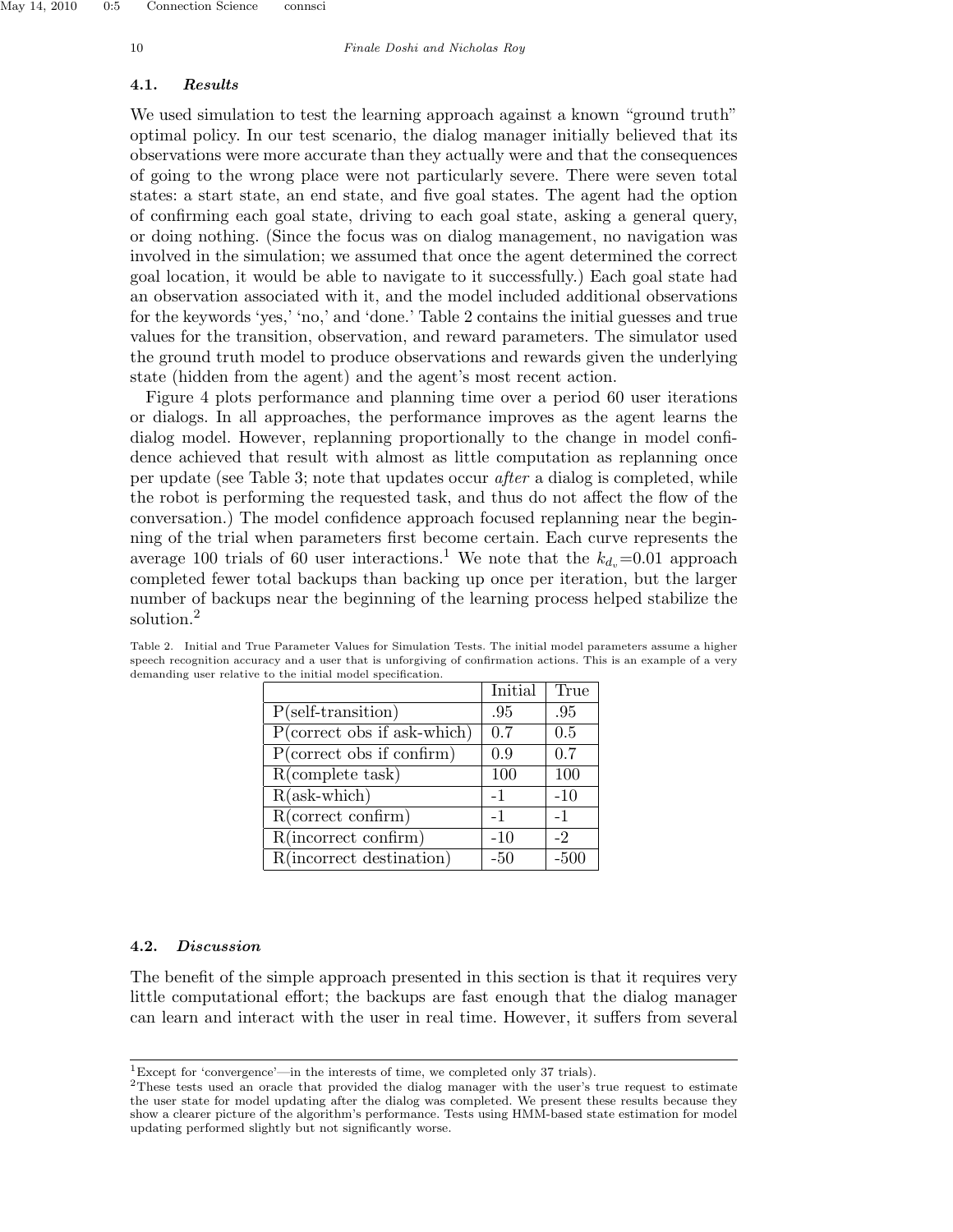

Figure 4. Performance and computation graphs. The learner outperforms the non-learner (top graph), and all of the replanning approaches have roughly the same increase in performance (middle graph), but replanning proportionally to the confidence of the model achieves that performance with much less computation (and therefore faster response) than replanning to convergence (bottom graph, same legend as the middle graph).

Table 3. Mean update times for each of the four approaches. Note that updates take place only after a dialog has been completed; when the dialog policy does not require any updates, the dialog manager's average response time is 0.019 seconds.

| Approach    | Time (sec) |
|-------------|------------|
| Convergence | 135.80     |
| $1$ -backup | 13.91      |
| $0.10$ -var | 42.55      |
| $0.01$ -var | 18.99      |

drawbacks. First, the user is forced to provide reinforcement after every interaction within a dialog. The agent must also make mistakes to learn about negative reinforcement. Furthermore, by only considering a point estimate of the dialog model when choosing actions, the agent is not fully aware of the limitations in its understanding of the dialog model. In the worst case scenario, these limitations can lead it to choose actions that will never allow it to learn the true dialog model. For example, consider a scenario in which there are only two actions: ask and confirm. Suppose that under some prior belief M over reward parameters, we have the following relationship between the true rewards and their expected values under the prior:

$$
R_{ask} > R_{conf} = E_M[R_{conf}] > E_M[R_{ask}],
$$
\n
$$
(7)
$$

where  $R_{ask}$  is the reward for asking a general query and  $R_{conf}$  is the reward for asking a confirmation question. If the dialog manager attempts action ask, it will discover that its belief about  $R_{ask}$  is incorrect. However, if the dialog manager only makes decisions based on the rewards it expects to receive,  $E_M[R_{conf}]$  and  $E_M[R_{ask}]$ , it will never try the action ask. Thus, the dialog manager will never discover the mistake in its understanding. This situation will occur if the domain expert estimates the reward means incorrectly, even if the expert states that he is very unsure about some of the values he chose. We remedy these issues in the next section.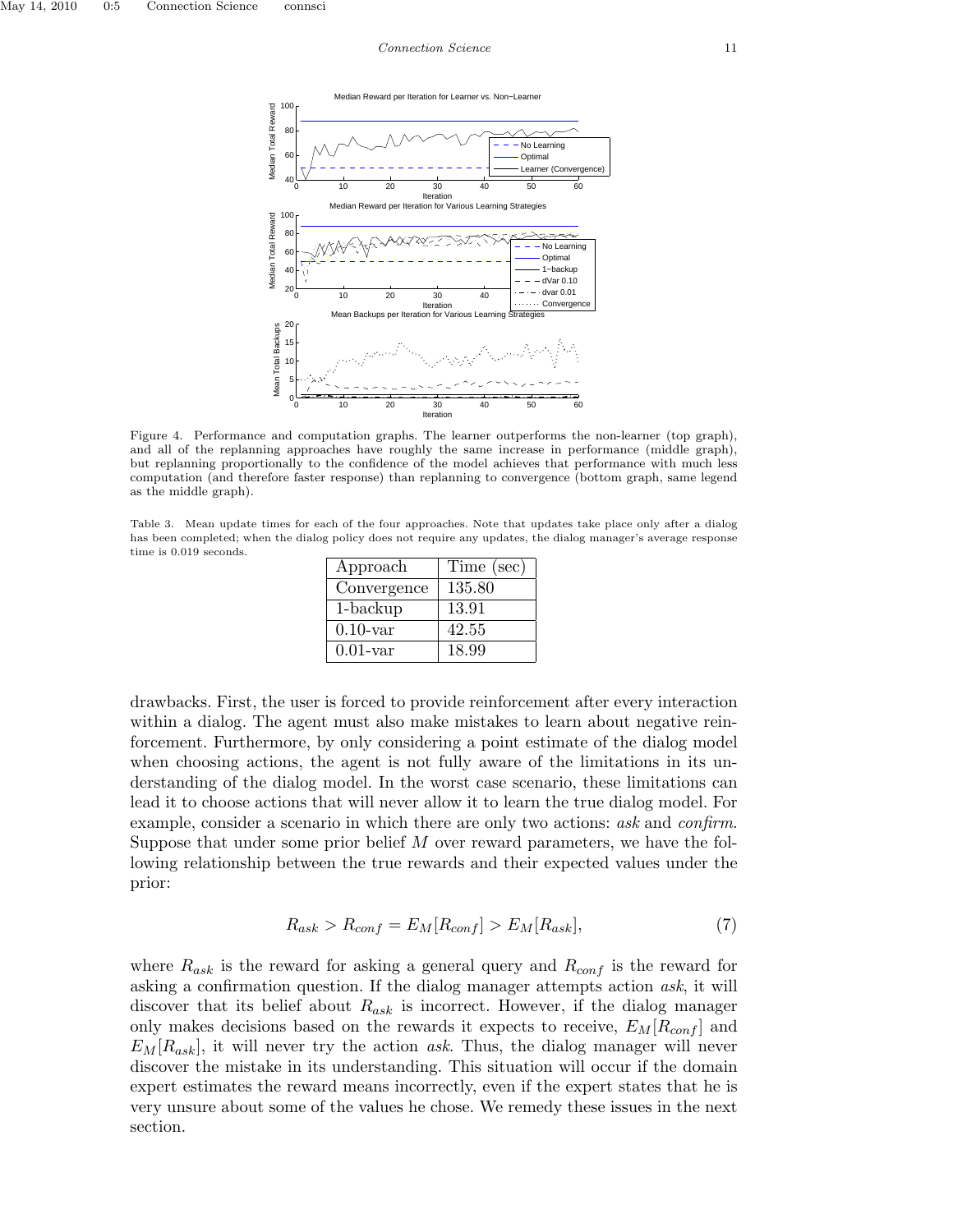## 5. Active Learning for Natural Language Interaction

In this section, we introduce a more sophisticated algorithm which, by using metaqueries and explicitly considering uncertainty of its model, behaves more robustly and can correct poorly initialized parameter values. The full state space of this planning problem is continuous and high-dimensional; to solve the problem tractably our agent also assumes that while it may use a series of actions to satisfy a user's request, only its next action can potentially improve its knowledge of the dialog model. This approximation simplifies planning under model uncertainty because the agent only needs to think one step ahead. (Of course, the next time it needs to select an action, it will also think that it has one more chance to learn about the true dialog model.)

In figure 5, we show typical simulation results for the model-uncertainty POMDP for a variety of priors. In each case, the overall performance is about the same, showing (as we expect) that the parameter POMDP approach is robust to poor initialization. What is most interesting, however, is that if we start out with a conservative prior, that is, a prior that puts most of its weight on a "tough" set of rewards, the initial policy performance is relatively close to the optimal policy during the learning process. In this case, the system is robust because it is very cautious not to do the wrong thing, and the actions that allow it to actively learn about the model are relatively low-cost.



Figure 5. The three different priors—a uniform prior, a correct prior, and a conservative prior—converge to the same steady-state performance, but choosing a conservative prior allows us to do as well as if we had known the user's preference state initially. All solutions were backed up to convergence.

We use meta-queries to avoid the need for tedious numerical feedback. Just as we augmented the state space of our original dialog POMDP with the model parameters to create the model-uncertainty POMDP, we now augment the the action space to allow for an alternative form of feedback: the meta-query. The meta-query asks the user to help the system by suggesting what action it should take next. For example, suppose that the dialog manager on our wheelchair is fairly certain that the user wishes to go to the printer. Then it might ask:

"I think you definitely want me to go to the printer. Should I go to the printer in this situation?"

On the contrary, if the wheelchair thinks that the user may want to go to the printer but is not very certain, it might ask:

"I think it is possible that you may want me to go to the printer, but I'm not really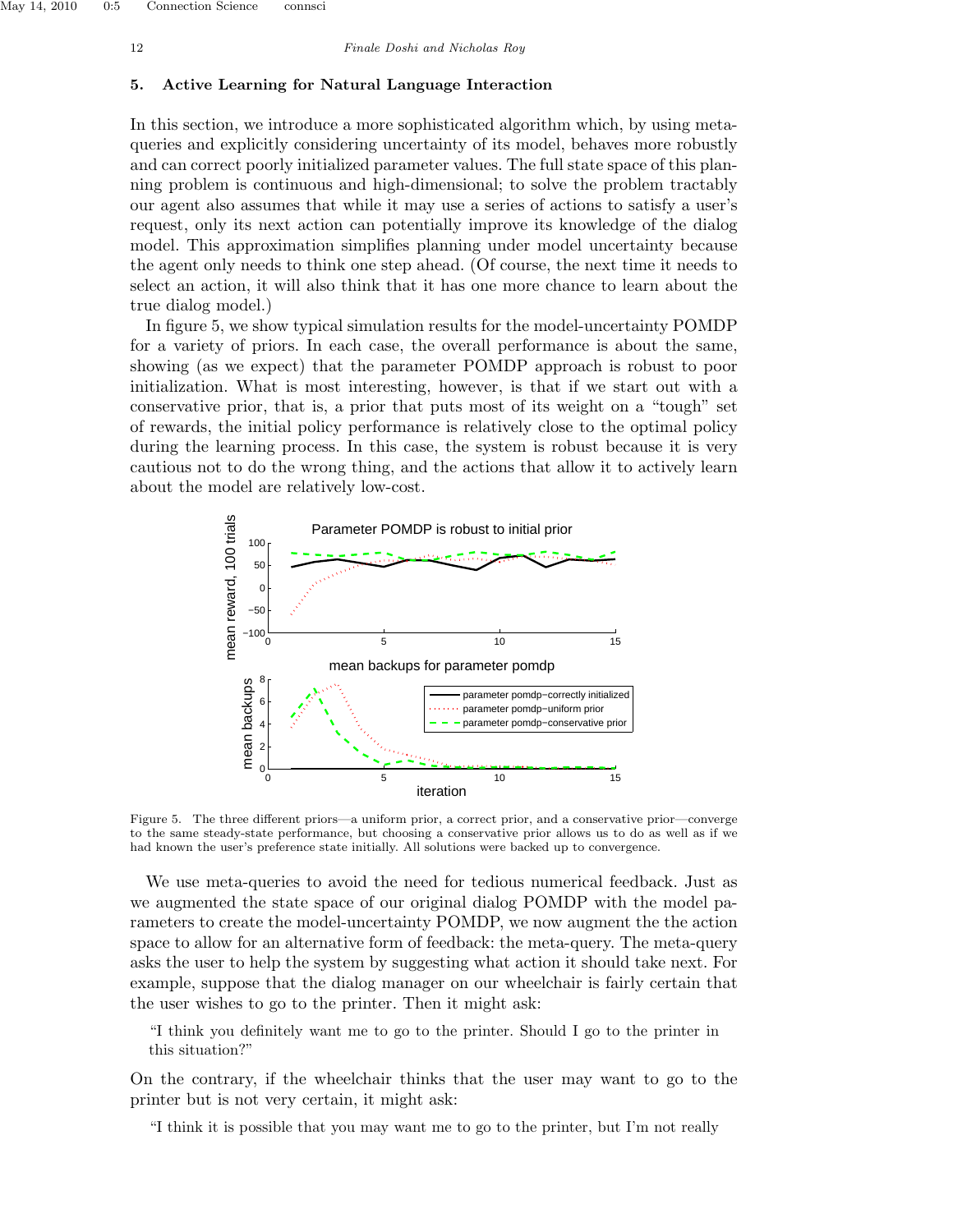Effect of Meta−Actions On Total Reward



Figure 6. Boxplot of dialog manager performance with a discrete set of four possible models. In this case, the user is very intolerant to errors, but the learner does not initially know this. Although the medians of the two policies are not so different, the active learner (right) makes fewer mistakes than the passive learner (left), leading to overall much less user-annoying behavior.

sure. Should I go to the printer in this situation?"

The initial phrase gives the user an intuitive sense of the dialog manager's uncertainty. Thus, users can advise the robotic wheelchair based on their internal preferences. For example, if a user is risk averse, they may respond "yes" to the first question—since the system is sure of the user's goal. In contrast, they may respond "no" to the second question—if system is uncertain, perhaps it should really confirm first with the user. If the user answers a question to the negative, the wheelchair might follow up with further questions such as,

"In that case, I think I should confirm that you want to go to printer first. Is that correct?"

until it receives an affirmative response.<sup>1</sup>

From a user's perspective, meta-queries simplify model-learning because only desired behaviors for the agent need to be specified. The meta-query approach is also active in that the dialog manager chooses when it needs help instead of asking the user for feedback after each interaction. However, meta-queries place an additional computational burden on the agent because it must now consider what parameter values for the observation, transition, and reward models are consistent with the policy information provided by the user.

#### 5.1. Solving the Model-Uncertainty POMDP directly

In general, the transition, observation, and reward parameters are continuousvalued, with an infinite number of possible models, leading to computational intractability for conventional solvers. In special situations, however, uncertainty in the dialog model may be expressed as a small, discrete set of possible models rather than a continuous distribution, making the model-uncertainty POMDP much easier to solve.

For example, consider a scenario where we already have accurate transition and observation models, but a new user's preference model is unknown. In an extreme case, we may decide to only characterize the user's frustration with an incorrect movement as *low* or *high*, and similarly characterize the user's frustration with an incorrect confirmation as low or high, leading to four possible dialog models.

<sup>&</sup>lt;sup>1</sup>In our tests, we used an abbreviated form of the meta-queries for simulation speed.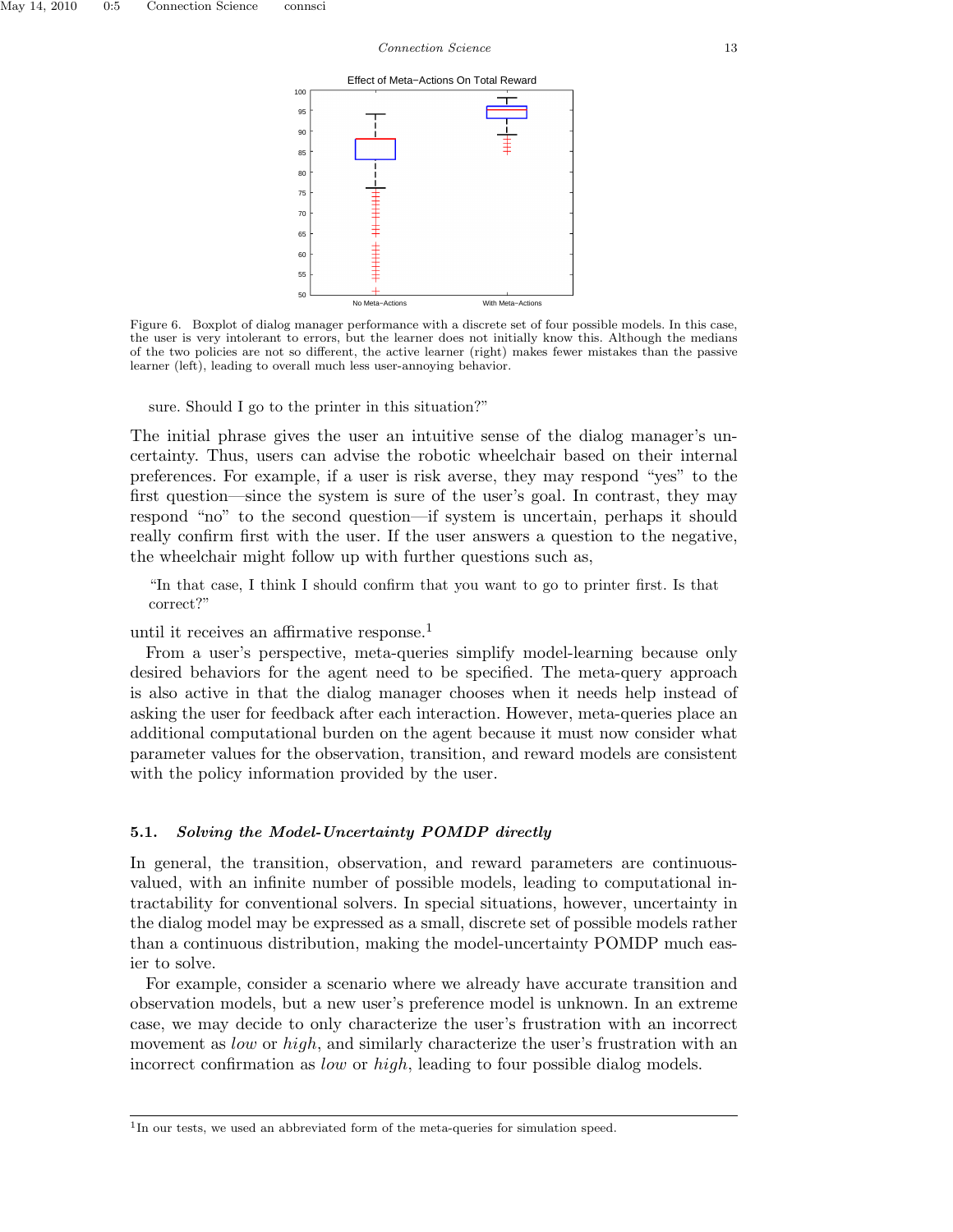|  |                                       |  |  |  | Table 4. Dialog model learning approach using Bayes risk and meta-queries. |  |
|--|---------------------------------------|--|--|--|----------------------------------------------------------------------------|--|
|  | DIALOG MODEL LEARNING WITH BAYES RISK |  |  |  |                                                                            |  |

- (1) Sample POMDPs from a prior distribution over dialog models.
- (2) Solve for the optimal policy for each sample.
- (3) Interact with the user:
- a) Use the dialog model samples to compute the action with (approximately) minimum Bayes risk.
- b) If the risk is larger than a given  $\epsilon$ , perform a meta-query.
- c) Update each dialog model sample's belief based on the observation received from the user.
- (4) Periodically resample from an updated prior over dialog models and return to step 2.

We show simulated results with this very simple scenario in Figure 6. The figure compares the performance of the policy without using meta-queries (left column) to the performance of the policy *with* meta-queries. As expected, the system which has the ability to ask meta-queries can use the questions to gain information about the user's internal preference model. The reduction in large negative mistakes is substantial—which is particularly important in dialog management, where users will likely find a system that regularly makes mistakes annoying. Unfortunately, our approach of representing the user model as discrete values (such as  $Wronq$ -Question Penalty = low) does not scale and is difficult to apply to learning other parts of the model. We therefore turn to approximation techniques which will allow us to represent a larger class of models with continuous parameters.

## 5.2. Approximately Solving for a Dialog Policy

We separate the problem of finding the dialog policy into steps. In the first step, the dialog manager establishes a representative set of dialog models it believes are consistent with the user interactions it has experienced. Next, it solves for the optimal policy in each of these models. Thus, after any user utterance, it has a collection of actions—votes from each of the candidate models—to take next. These votes can be used to compute the risk of taking each action; if the safest action is too risky, the dialog manager will ask a meta-query. By providing information about the best action to take, the meta-query allows the dialog manager to prune away inconsistent models from its representative set. Table 4 outlines this approach.

## Minimum Risk Action Selection

Given a dialog model  $m$ , the dialog manager can compute the loss of taking a particular action a compared to the best action  $a_{opt}$ . The loss is simply the difference  $Q(b, a) - Q(b, a_{opt})$ , where the Q-function denotes the value of taking action a in belief b (equation 2). Given a belief over models, the Bayes risk of an action is defined to be the loss the dialog manager expects to incur on average by choosing action a:

$$
BR(a) = \int_M (Q_m(b_m, a) - Q_m(b_m, a_{opt,m})) p_M(m), \qquad (8)
$$

where M is the space of all possible dialog models,  $b_m$  is the current belief over possible user requests according to dialog model  $m$ , and  $a_{opt,m}$  is the optimal action for the current belief  $b_m$  according to dialog model m. Let  $a^* = \arg \max_{a \in A} BR(a)$ be the action with the least risk. If the risk  $BR(a^*)$  is less than fixed cost of a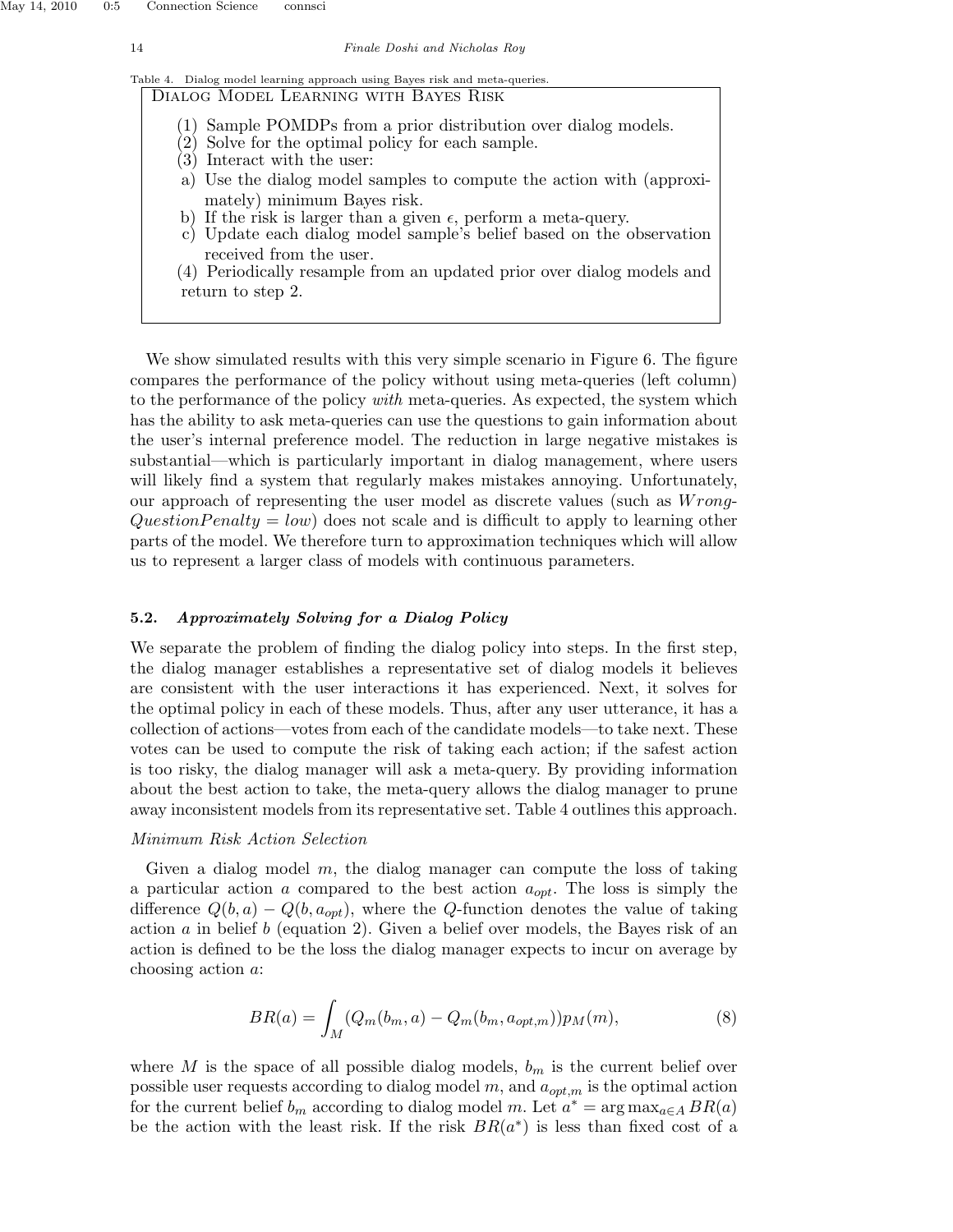We cannot compute the Bayes risk in closed form. Thus, we represent the probability over models  $p(m)$  by a set of sampled models and apply the following approximation:

$$
BR(a) = \sum_{i} (Q_i(b_i, a) - Q_i(b_i, a_{opt,i})) w_i,
$$
\n(9)

where  $Q_i$  provides the value of taking actions from belief according to dialog sample i. If model samples are drawn from  $p(m)$ , the weight  $w_i$  of each model is simply  $\frac{1}{N}$ , where N is the number of samples. As the dialog manager's belief over models changes, the  $w_i$  values are adjusted to be proportional to the ratio of the previous likelihood of the sample and its likelihood given the new information. While it is possible to bound the risk to a specified degree of accuracy, these bounds are loose and in practice we found that fifteen samples sufficed for our dialog management application.

## POMDP Resampling

After several human-robot interactions, the system may discover that none of the dialog models it initially thought were representative are in fact reasonable. The need for resampling may also arise if one model's weight becomes very close to one and the remaining models have weights close to zero, causing the risk to appear smaller than it is. We have two sources of information to update our sample set of dialog models: the history h of action-observation pairs from the most recent dialog and the set  $Q$  of meta-query-response pairs. Given h and  $Q$ , the posterior probability  $p_{M|h,Q}$  over models is:

$$
p_{M|h,Q}(m|h,Q) = \eta p(Q|m)p(h|m)p_M(m), \qquad (10)
$$

where  $\eta$  is a normalizing constant.

If  $p_M$  is a Dirichlet distribution, then  $\eta' p(h|m) p_M(m)$  is also a Dirichlet distribution since the likelihood  $p(h|m)$  is product of multinomials and can be updated using the approach in 3. Incorporating meta-query information requires a different approach, since each specific meta-query response provides information about how the agent should behave, not the dialog model parameters. We do not have a closed-form expression for  $p_{M|h,Q}$ , so we use sampling instead. We first generate models from the updated Dirichlet priors. Next, we solve for the optimal policy of each model and check if each dialog model's policy is consistent with the previous meta-query responses stored in Q.

## 5.3. Results

We now present results for this approach from simulated trials which allow us to test against a ground truth model, and also a small set of evaluations on real users.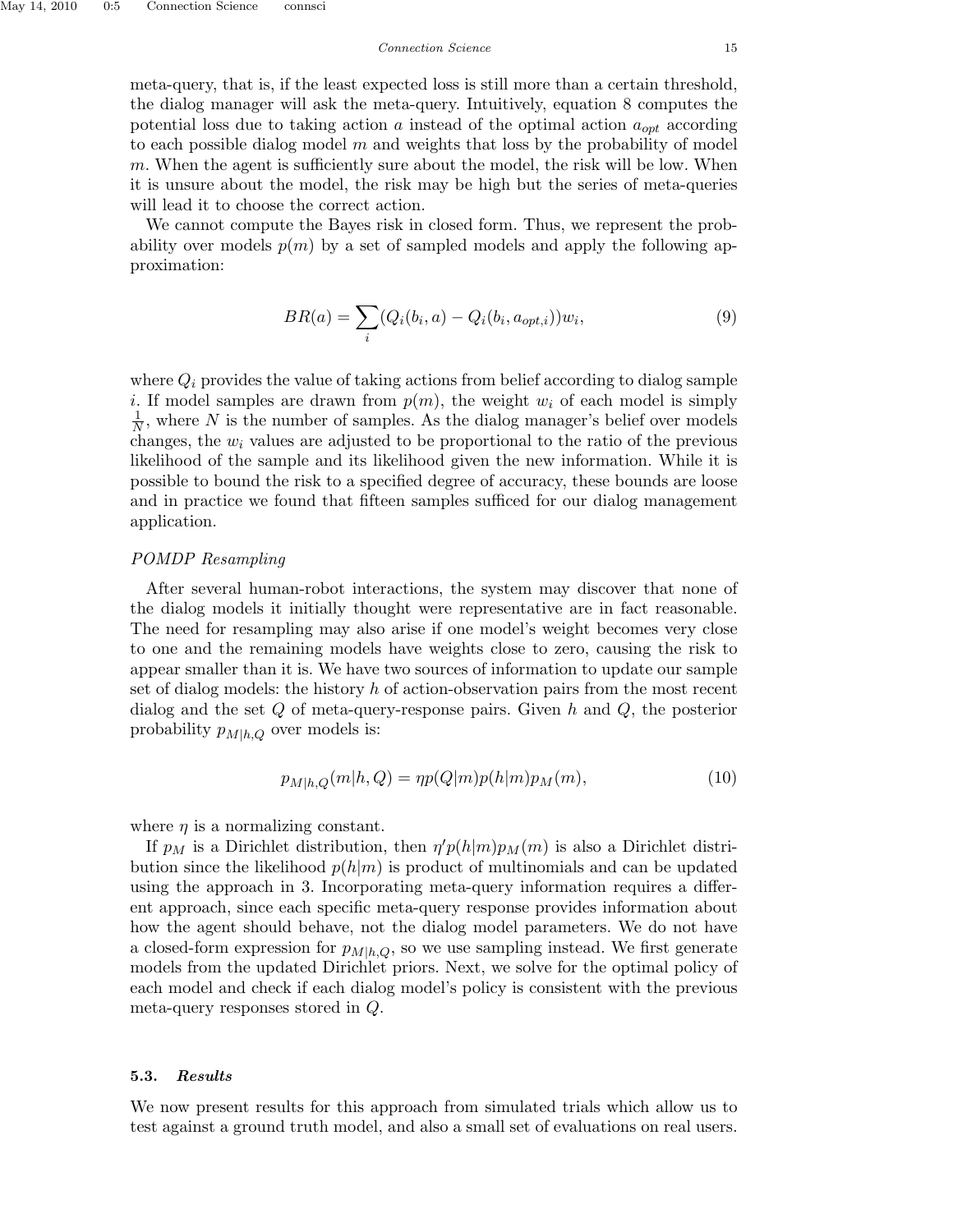

(b) Observation and Reward Model Learning

Figure 7. Dialog manager simulation results. (a) Results from learning only the observation model. (b) Benefits of active learning when learning both the observation and reward model.

#### Simulation

Figure 7 shows results from a simulated dialog manager for our robot wheelchair control application. Both figures show the difference between the learning policies and the ground truth optimal policy over time. In figure  $7(a)$ , we see the usefulness of the Bayes-risk approach (compared to stochastic actions selection based on the weights of the sampled models) when the reward model is known. In this case, the Bayes risk action selection allows us to choose non-risky actions. The usefulness of our approach is even more dramatic when the reward prior is uninformative (figure 7b). In this case, the dialog manager can improve somewhat by passively updating its priors based on what it has heard (solid gray line). However, simply listening cannot provide the dialog manager with information about the user's preferences. Moreover, since the active learning system asks the user for help whenever it is confused, this system does not suffer from poor performance while the model estimate converges. The meta-queries allow the active learner to learn while avoiding mistakes, thus maintaining a high level of performance.

#### Robotic Wheelchair

We also validated our approach on a dialog manager for a robotic wheelchair with simple user evaluations. The underlying POMDP, with 10 states, 38 observations, and 21 actions, used keywords from a speech recognition system output as observations. Initially, each state had one strongly mapped observation (such as 'printer' for the printer location). The remaining observations received uniform initial priors. Four users conducted 12-15 interactions (20-25 minutes) with the system.

By asking meta-queries, the dialog manager was able to successfully complete all 57 interactions without ever trying to drive the user to an incorrect location. Table 5 shows that the proportion of dialogs with meta-queries decreased significantly from the user's initial interactions to his or her final interactions with the system. The proportions are relatively high because the users, being new with the system, asked for a variety of locations or experimented with different vocabulary. In Table 6, we see that the system often asked a meta-query the first or second time a user asked to go to a particular location, but there was a significant drop in the number of meta-queries after the third time the user requested to go to the same place. We note that our active-learning approach allowed our dialog manager to automatically determine the length of its training phase. Our trials were too small to draw strong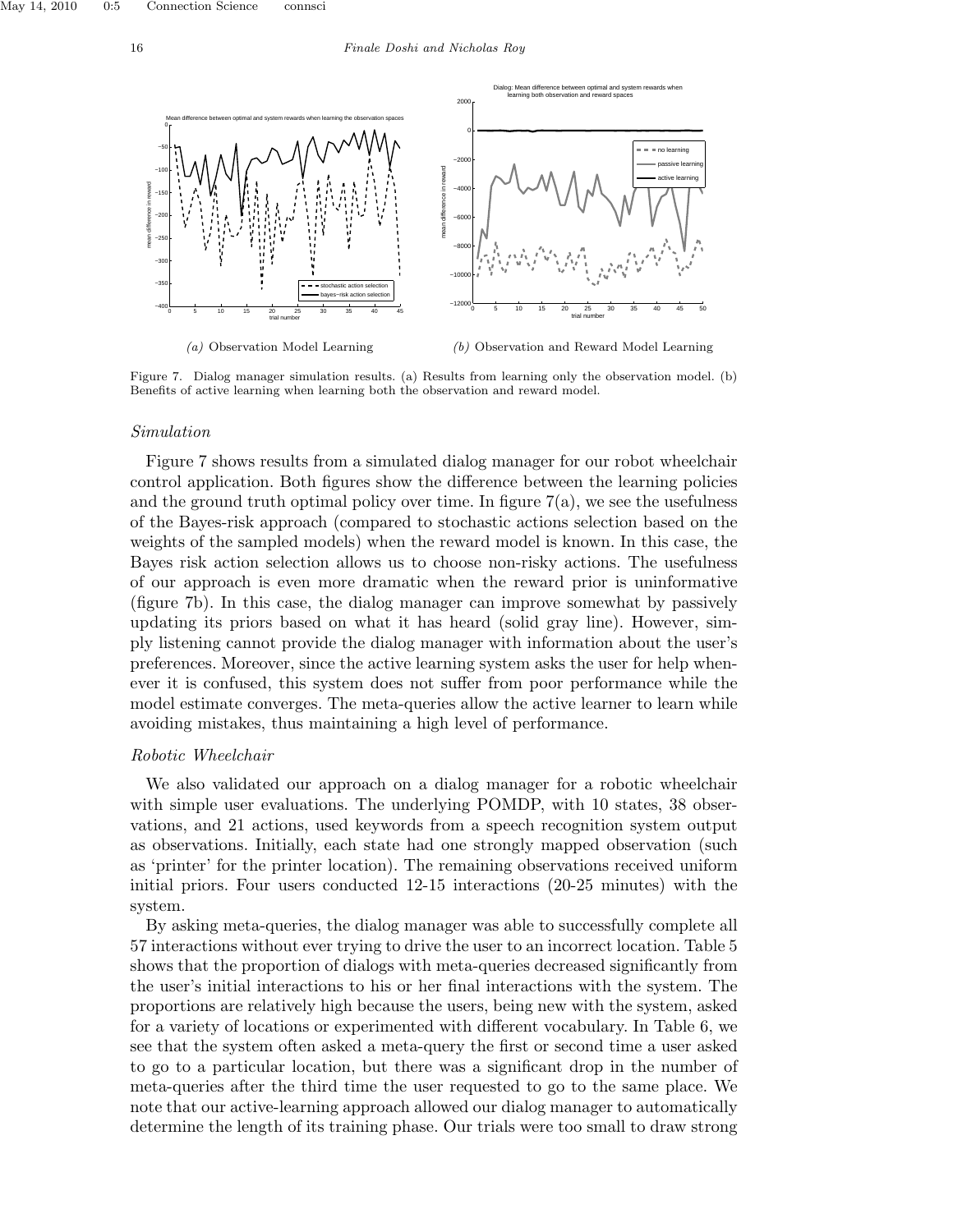Table 5. Proportion of dialogs with meta-queries by location. The decrease in the number of meta-queries from the second to the third time the location was asked for is statistically significant at the  $p = 0.05$  level.

| First half of interactions        |  |
|-----------------------------------|--|
| Second half of interactions   .48 |  |

Table 6. Proportion of dialogs with meta-queries. The decrease in the proportion of queries is significant at the  $p = 0.05$  level.

| How often place was requested     | First time | Second | Third |
|-----------------------------------|------------|--------|-------|
|                                   |            | time   | Time  |
| Total number of requests          | 29         | 15     |       |
| Number of requests with meta-     | 22         |        |       |
| queries                           |            |        |       |
| Proportion of requests with meta- | .76        | .73    | .25   |
| queries                           |            |        |       |

conclusions from these results (especially since we were unable to account for the effect of the novelty factor in the interactions), but our quantitative analysis does show statistically significant decreases in the number of meta-queries asked as the dialog manager adapted to each user.

Next we present some sample dialogs to illustrate our system's learning. Table 7 contains a sample dialog where the system used a meta-query to establish the meaning of a new word. In the initial dialog, the word 'forecast' is new to the system, that is, it has no prior on what that word may mean. The system determines that the Bayes risk is great enough to warrant asking for a policy clarification. As a result, future dialogs are biased toward choosing POMDP samples that satisfy the initial policy query request, which allows later dialogs to avoid the same kind of training.

Table 7. Learning a new word: The system learns the meaning of a new word through a meta-query.

| <b>Early Conversation</b>                                                    |  |  |
|------------------------------------------------------------------------------|--|--|
| ROBOT: How can I help you?                                                   |  |  |
| USER: Give me the forecast.                                                  |  |  |
| ROBOT: I'm confused. What action should I take now?                          |  |  |
| The system pops up a meta-query window, and user indicates action "show"     |  |  |
| <i>weather</i> " <i>is correct.</i>                                          |  |  |
| ROBOT: Showers.                                                              |  |  |
| Later Conversation (with the same user)                                      |  |  |
| ROBOT: How can I help you?                                                   |  |  |
| USER: What's the forecast for today?                                         |  |  |
| ROBOT: Do you want the weather?                                              |  |  |
| The system has partially the word "forecast" and confirms the correct state. |  |  |
| USER: Yup.                                                                   |  |  |
| ROBOT: Showers.                                                              |  |  |
|                                                                              |  |  |

In Table 8, the system adapts to a situation where two words, 'coffee' and 'copy' are often mistaken for each other in the speech recognition system. We stress that at the beginning of the dialog, the system was initialized to believe that the word 'coffee' was most likely if the user wished to go to the coffee machine, while the word 'copy' was most likely if the user wished to go to the copy machine. The other key words—"tea" and "kitchen"—-in this segment began with uniform priors. During the first conversation, the dialog manager is confused by the many new words. Even after asking a meta-query, it is confused by hearing the word "copy" since the user seems to want to go to the kitchen. After several interactions, the dialog manager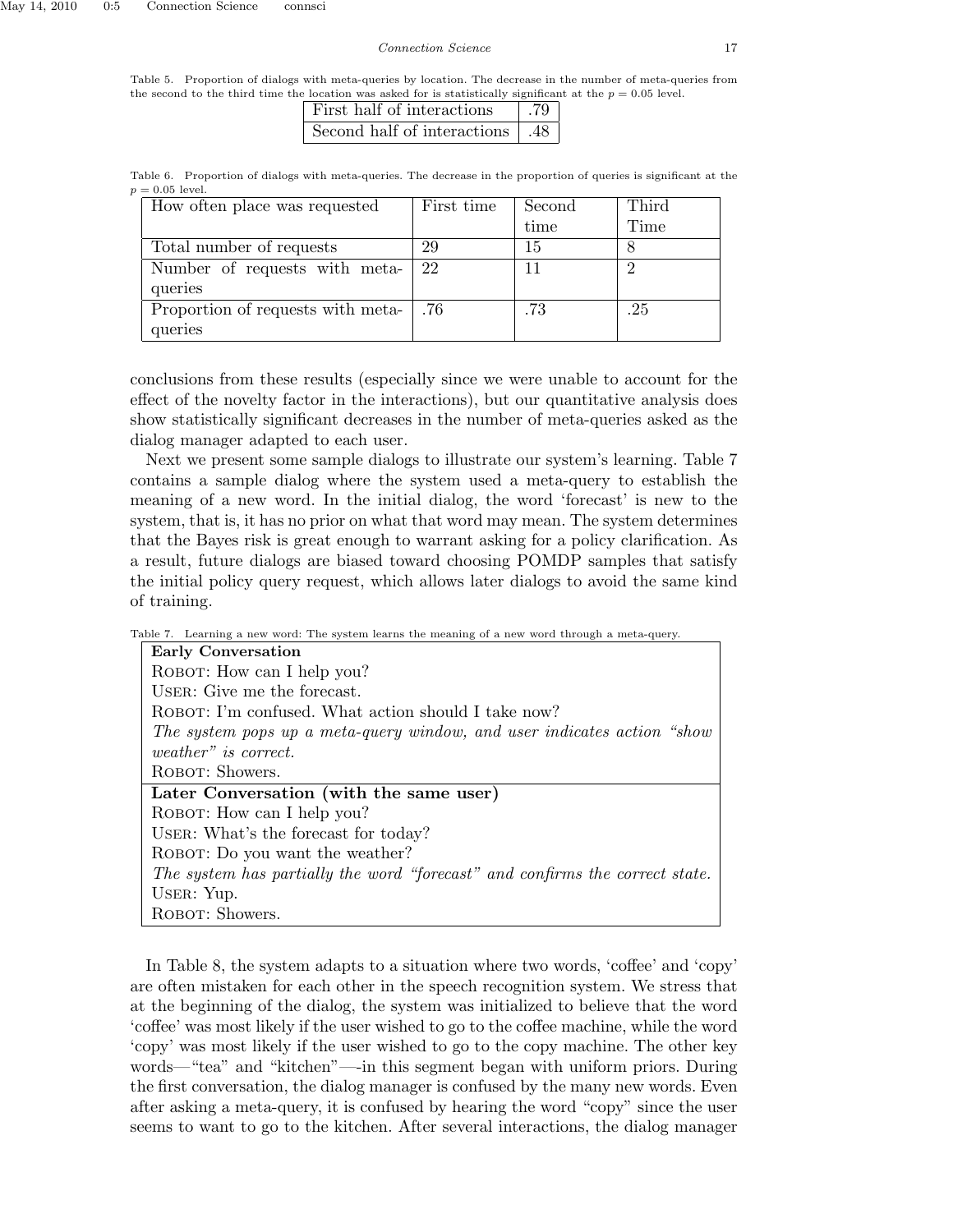goes to the correct location. We note that even in this difficult scenario, the use of the meta-queries helped the dialog manager focus on to the kitchen when the only word it recognized—"copy"—seemed to indicate that the user wished to go to another location. In the later dialog, we see the effect of the learning: upon hearing the words "kitchen" and "copy," the dialog manager correctly infers that the user wishes to drive to the kitchen.

Table 8. Learning about observation noise: the system learns new words for a noisy pair of states.

| <b>Early Conversation</b>                                                                    |
|----------------------------------------------------------------------------------------------|
| ROBOT: How can I help you?                                                                   |
| USER: I want some tea from the kitchen.                                                      |
| ROBOT: How can I help you?                                                                   |
| USER: The tea is in the kitchen near the coffee machine.                                     |
| The system heard "copy" instead of "coffee" and is confused about the new word<br>"kitchen." |
| ROBOT: How can I help you?                                                                   |
| USER: Go to the kitchen.                                                                     |
| ROBOT: I'm confused. What action should I take now?                                          |
| The user indicates "Confirm the coffee machine area" is the correct action.                  |
| ROBOT: Do you want to go to the coffee machine area?                                         |
| USER: Yup.                                                                                   |
| The system asks a few more (non-meta) questions before re-confirming the coffee              |
| machine state.                                                                               |
| ROBOT: Do you want to go to the coffee machine area?                                         |
| USER: Yup.                                                                                   |
| ROBOT: Going to the coffee machine area.                                                     |
| Later Conversation (with same user)                                                          |
| ROBOT: How can I help you?                                                                   |
| USER: Take me to the kitchen.                                                                |
| The system hears a noisy combination of "nick" and "kitchen" (mostly "kitchen").             |
| ROBOT: How can I help you?                                                                   |
| USER: I want some coffee.                                                                    |
| The system hears "copy" instead of "coffee," but with its learned observation model,         |
| <i>it confirms correctly.</i>                                                                |
| ROBOT: Do you want to go to the coffee machine area?                                         |
| USER: Yup.                                                                                   |
| ROBOT: Going to the coffee machine area.                                                     |

## 5.4. Related Work

The approach presented in this paper builds upon prior work in POMDP learning that has also considered incorporating the parameters of the POMDP as additional hidden states into a larger model-uncertainty POMDP. Closest to our work are the Bayesian approaches in the Medusa Jaulmes et al. (2005) and Beetle Poupart et al. (2006) algorithms. Applying observations from Dearden et. al. (Dearden et al. (1999)), the Medusa algorithm uses a candidate set of samples to represent a distribution over models. As in our approach, the agent updates the weight it places on each sample as new information arrives and changes its knowledge of the world. However, the Medusa algorithm chooses actions stochastically based on the weights of the samples. By choosing actions to minimize Bayes risk, our dialog manager can act robustly even with high uncertainty in the dialog model.

POMDP-based dialog systems are faced with two difficulties. The first is that simply solving a POMDP can be quite computationally expensive. Fortunately, much research has focused on finding tractable dialog manager policies. For example, Williams and Young (2005) derive methods to incorporate an explicit confidence output from the speech recognition system as an additional measurement,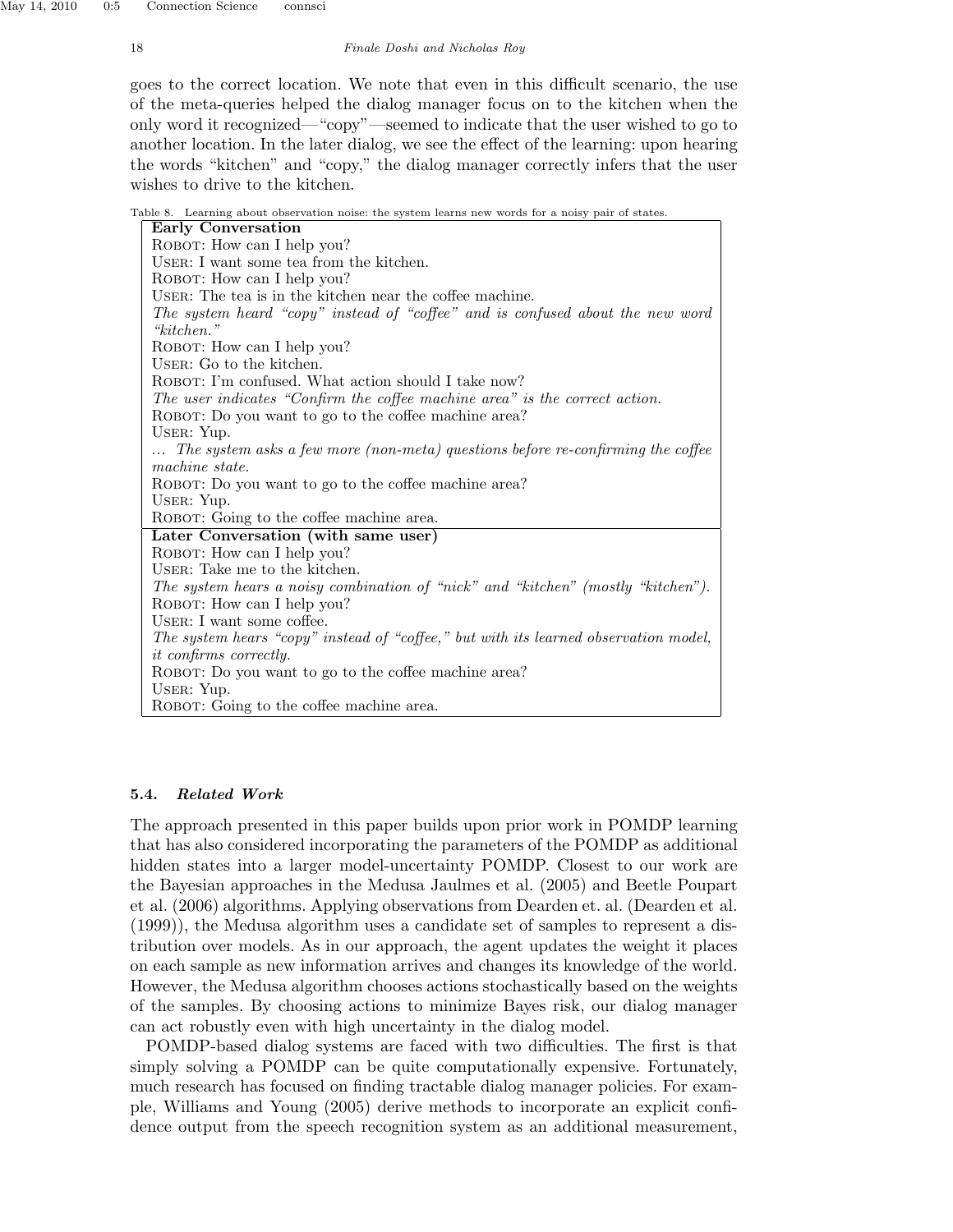allowing the agent to reason about the possibility of speech recognition errors. In situations where only certain actions are relevant to certain states, the POMDP can be factored into a hierarchy that reduces the overall amount of computation required Pineau et al. (2001). Certain dialogs also contain symmetries that lend themselves to efficient approximations Williams and Young (2005).

The Beetle algorithm takes a decision-theoretic approach to solving MDPs with uncertain parameters. Much like our model-uncertainty POMDP, Poupart et. al. treat the unknown MDP parameters as hidden state in a larger POMDP and derive an analytic solution (based on Porta et al. (2006)) for a policy that will trade optimally between learning the MDP and maximizing reward. Unfortunately, these techniques do not extend tractably to the model-uncertainty POMDP, which is continuous in both the POMDP parameters (like the MDP) and the belief state (unlike the MDP). While approximate, our Bayes risk action selection criterion allows the dialog manager to function in this complex space of dialog models.

We also note that there are also non-Bayesian approaches for acting in uncertain environments. Many interaction systems provide the dialog manager with a set of rules to follow given particular outputs from a speech recognition system. For example, the Mercury system Seneff and Polifroni (2000) builds a network in which a flight reservation system keeps track of what information has already been provided and for what the user needs to be prompted. These rules can also help the agent monitor the quality of the interaction Paek and Horvitz (2004) and adapt to new users Litman and Pan (2002).

The drawback to rule-based systems is that they often have difficulty managing the many uncertainties that stem from noisy speech recognition or linguistic ambiguities. The ability to manage the trade-off between gathering additional information and servicing a user's request have made (PO)MDP planners particularly useful in dialog management; applications include a nursebot robot, designed to interact with the elderly in nursing homes Roy et al. (2000), a vision-based system that aids Alzheimer's patients with basic tasks such as hand-washing Hoey et al. (2005), an automated telephone operator Williams and Young (2005), and a tourist information kiosk Litman et al. (2000).

Some implementations, targeted at industrial applications Nilim and Ghaoui (2004), Xu and Mannor (2007), aim to make the agent robust to (usually small) variations in its environment. While they provide guarantees for worst-case behavior, they do not describe how the agent should act if it has the ability to adapt to some of these variations through learning. Finally, a class of model-free approaches attempt to bypass the issue of model uncertainty by directly learning a policy Littman et al. (1995), Even-Dar et al. (2005), James et al. (2004)). The model-free approaches typically require a large amount of data to produce reasonable behaviors, and without a prior notion of possible pitfalls, they are likely to make many mistakes during the learning process. Our Bayesian approach avoids this problem by allowing the system designer to provide an indication of where potential pitfalls may be; by also letting the agent query the human for help, we ensure that the agent's policy is robust from the start.

## 6. Conclusion

Many approaches have been developed for human-robot interaction. In our work, we focused on robustly learning decision-theoretic models for effective human-robot interaction, in contrast to information-theoretic models such as Lopes and Teixeira (2000) and Lopes and Chauhan (2007) that try explicitly to learn new vocabulary. Our approach to decision-theoretic models of interaction relies on the partially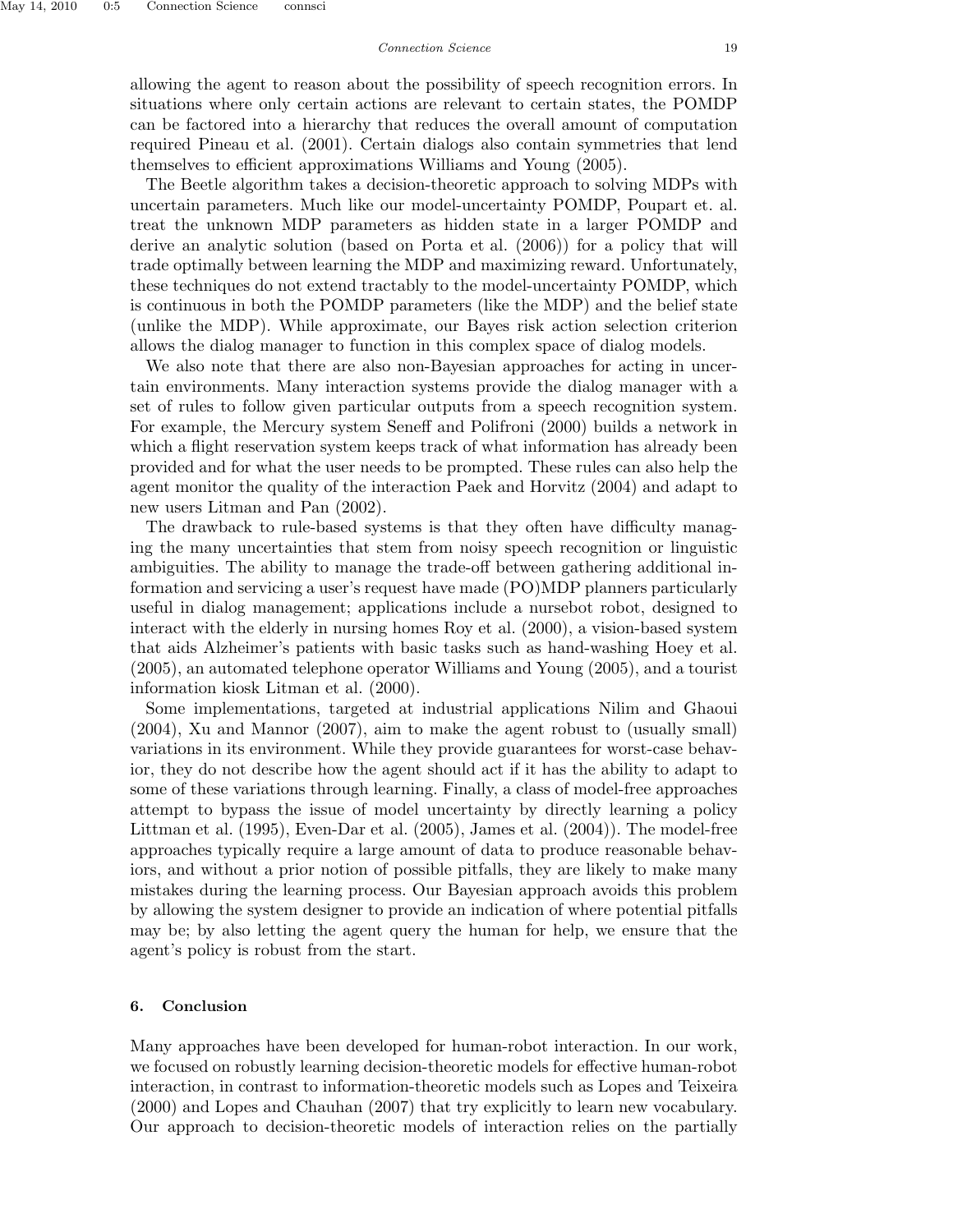#### 20 REFERENCES

observable Markov decision process, in which decisions are made with respect to a distribution over user intents, with the goal of minimizing expected costs. Unfortunately, the POMDP approach typically assumes a reasonably accurate user model. In domains where large amounts of data are available—for example, automated telephone operators—the user model may be relatively easy to obtain. For human-robot interaction, however, collecting sufficient user data to learn a statistically accurate model is usually expensive: trials take a lot of time from human volunteers. We therefore developed an approach that allows the agent to leverage the benefits of POMDP-based dialog managers while addressing the difficulty of specifying the POMDP model parameters. An expert need only specify a prior belief describing his or her knowledge—and uncertainty—regarding the dialog model, and the agent refines this knowledge through interactions with the user.

To make the learning process robust, we introduced a risk-averse action selection criterion that allows our dialog manager to behave robustly even when its knowledge of the true dialog model is uncertain. Instead of asking for feedback after every interaction, as many traditional reinforcement learning approaches require, our dialog manager uses an active learning scheme to only ask for help when it feels it does not have enough information to make a safe decision. Framed as metaqueries, or questions about actions the dialog manager is thinking of taking, our active learning scheme is also more intuitive than asking for numerical feedback. We demonstrated our approach both in simulation and on a real dialog manager for a robotic wheelchair.

While our active learning approach addresses many of the limitations in previous research and resolves the drawbacks of the passive learning approach, there are two key areas for improvement and future work. First, the most computationally expensive part of this approach is finding dialog models that are consistent with the meta-query information that the user has provided; better sampling strategies will be required to allow the algorithm to scale to more complex dialogs. Second, we are still seeking effective ways for the user to aid the dialog management system when it is confused; we believe that meta-queries are only the first step toward more natural (and accurate) human-robot feedback. Resolution of these issues will lead to even more robust and effective human-robot interactions.

#### References

- Reeves, B., and Nass, C., The Media Equation: How People Treat Computers, Television and New Media Like Real People and Places, Cambridge Press (1996).
- Roy, N., Pineau, J., and Thrun, S. (2000), "Spoken Dialogue Management Using Probabilistic Reasoning," in Proceedings of the 38th Annual Meeting of the ACL, Hong Kong.
- Hoey, J., Poupart, P., Boutilier, C., and Mihailidis, A. (2005), "POMDP models for assistive technology," IATSL Technical Report.
- Fern, A., Natarajan, S., Judah, K., and Tedepalli, P. (2007), "A Decision-Theoretic Model of Assistance," IJCAI.
- Bellman, R., Dynamic Programming, NJ: Princeton University Press (1957).
- Gordon, G.J. (1995), "Stable function approximation in dynamic programming," in Proceedings of the Twelfth International Conference on Machine Learning, San Francisco, CA: Morgan Kaufmann.
- Pineau, J., Gordon, G., and Thrun, S. (2003), "Point-based value iteration: An anytime algorithm for POMDPs," IJCAI.
- Jaulmes, R., Pineau, J., and Precup, D. (2005), "Learning in non-stationary Partially Observable Markov Decision Processes," in , ECML Workshop.
- Poupart, P., Vlassis, N., Hoey, J., and Regan, K. (2006), "An analytic solution to discrete Bayesian reinforcement learning," in ICML, Pittsburgh, Pennsylvania, New York, NY, USA: ACM Press, pp. 697–704.
- Dearden, R., Friedman, N., and Andre, D. (1999), "Model based Bayesian Exploration," in , pp. 150–159. Williams, J., and Young, S. (2005), "Scaling Up POMDPs for Dialogue Management: The "Summary POMDP" Method," in Proceedings of the IEEE ASRU Workshop.
- Pineau, J., Roy, N., and Thrun, S. (2001), "A Hierarchical Approach to POMDP Planning and Execution," in Workshop on Hierarchy and Memory in Reinforcement Learning (ICML), June.